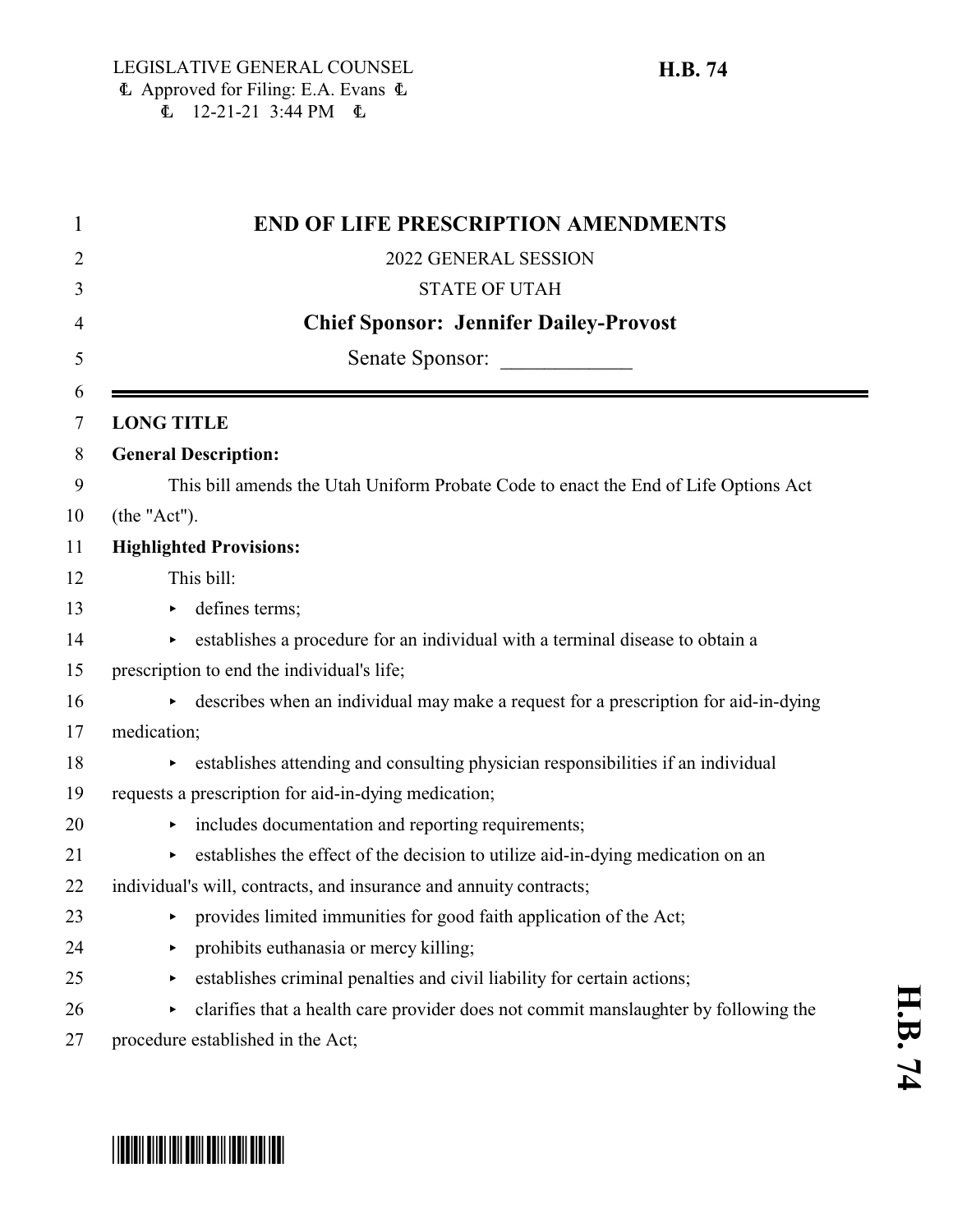| 28 | provides a uniform form for an individual's written request for a prescription for<br>▶ |
|----|-----------------------------------------------------------------------------------------|
| 29 | aid-in-dying medication;                                                                |
| 30 | provides safe disposal requirements for unused aid-in-dying medication;<br>Þ.           |
| 31 | includes a severability clause; and<br>▶                                                |
| 32 | makes technical changes.<br>▶                                                           |
| 33 | <b>Money Appropriated in this Bill:</b>                                                 |
| 34 | None                                                                                    |
| 35 | <b>Other Special Clauses:</b>                                                           |
| 36 | None                                                                                    |
| 37 | <b>Utah Code Sections Affected:</b>                                                     |
| 38 | <b>AMENDS:</b>                                                                          |
| 39 | 63G-2-302, as last amended by Laws of Utah 2021, Chapters 100, 143, and 367             |
| 40 | 76-5-205, as last amended by Laws of Utah 2018, Chapter 372                             |
| 41 | <b>ENACTS:</b>                                                                          |
| 42 | 75-2c-101, Utah Code Annotated 1953                                                     |
| 43 | 75-2c-102, Utah Code Annotated 1953                                                     |
| 44 | 75-2c-103, Utah Code Annotated 1953                                                     |
| 45 | 75-2c-104, Utah Code Annotated 1953                                                     |
| 46 | 75-2c-105, Utah Code Annotated 1953                                                     |
| 47 | 75-2c-106, Utah Code Annotated 1953                                                     |
| 48 | 75-2c-107, Utah Code Annotated 1953                                                     |
| 49 | 75-2c-108, Utah Code Annotated 1953                                                     |
| 50 | 75-2c-109, Utah Code Annotated 1953                                                     |
| 51 | 75-2c-110, Utah Code Annotated 1953                                                     |
| 52 | 75-2c-111, Utah Code Annotated 1953                                                     |
| 53 | 75-2c-112, Utah Code Annotated 1953                                                     |
| 54 | 75-2c-113, Utah Code Annotated 1953                                                     |
| 55 | 75-2c-114, Utah Code Annotated 1953                                                     |
| 56 | 75-2c-115, Utah Code Annotated 1953                                                     |
| 57 | 75-2c-116, Utah Code Annotated 1953                                                     |
| 58 | 75-2c-117, Utah Code Annotated 1953                                                     |
|    |                                                                                         |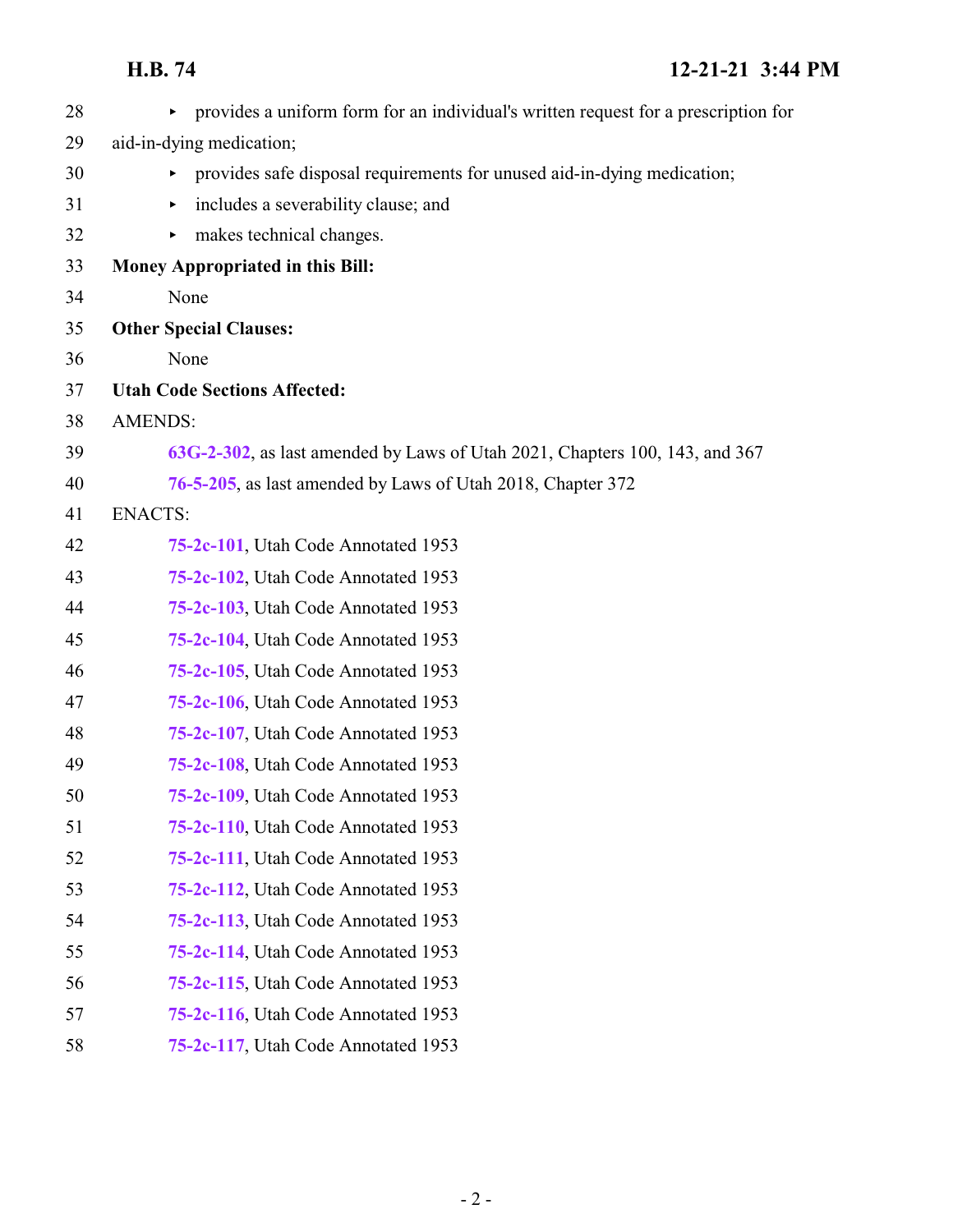<span id="page-2-0"></span>

| 59 | 75-2c-118, Utah Code Annotated 1953                                                         |
|----|---------------------------------------------------------------------------------------------|
| 60 | 75-2c-119, Utah Code Annotated 1953                                                         |
| 61 | 75-2c-120, Utah Code Annotated 1953                                                         |
| 62 | 75-2c-121, Utah Code Annotated 1953                                                         |
| 63 | 75-2c-122, Utah Code Annotated 1953                                                         |
| 64 | 75-2c-123, Utah Code Annotated 1953                                                         |
| 65 | 75-2c-124, Utah Code Annotated 1953                                                         |
| 66 | 75-2c-125, Utah Code Annotated 1953                                                         |
| 67 |                                                                                             |
| 68 | Be it enacted by the Legislature of the state of Utah:                                      |
| 69 | Section 1. Section 63G-2-302 is amended to read:                                            |
| 70 | 63G-2-302. Private records.                                                                 |
| 71 | (1) The following records are private:                                                      |
| 72 | (a) records concerning an individual's eligibility for unemployment insurance benefits,     |
| 73 | social services, welfare benefits, or the determination of benefit levels;                  |
| 74 | (b) records containing data on individuals describing medical history, diagnosis,           |
| 75 | condition, treatment, evaluation, or similar medical data;                                  |
| 76 | (c) records of publicly funded libraries that when examined alone or with other records     |
| 77 | identify a patron;                                                                          |
| 78 | (d) records received by or generated by or for:                                             |
| 79 | the Independent Legislative Ethics Commission, except for:<br>(i)                           |
| 80 | (A) the commission's summary data report that is required under legislative rule; and       |
| 81 | (B) any other document that is classified as public under legislative rule; or              |
| 82 | (ii) a Senate or House Ethics Committee in relation to the review of ethics complaints,     |
| 83 | unless the record is classified as public under legislative rule;                           |
| 84 | (e) records received by, or generated by or for, the Independent Executive Branch           |
| 85 | Ethics Commission, except as otherwise expressly provided in Title 63A, Chapter 14, Review  |
| 86 | of Executive Branch Ethics Complaints;                                                      |
| 87 | (f) records received or generated for a Senate confirmation committee concerning            |
| 88 | character, professional competence, or physical or mental health of an individual:          |
| 89 | (i) if, prior to the meeting, the chair of the committee determines release of the records: |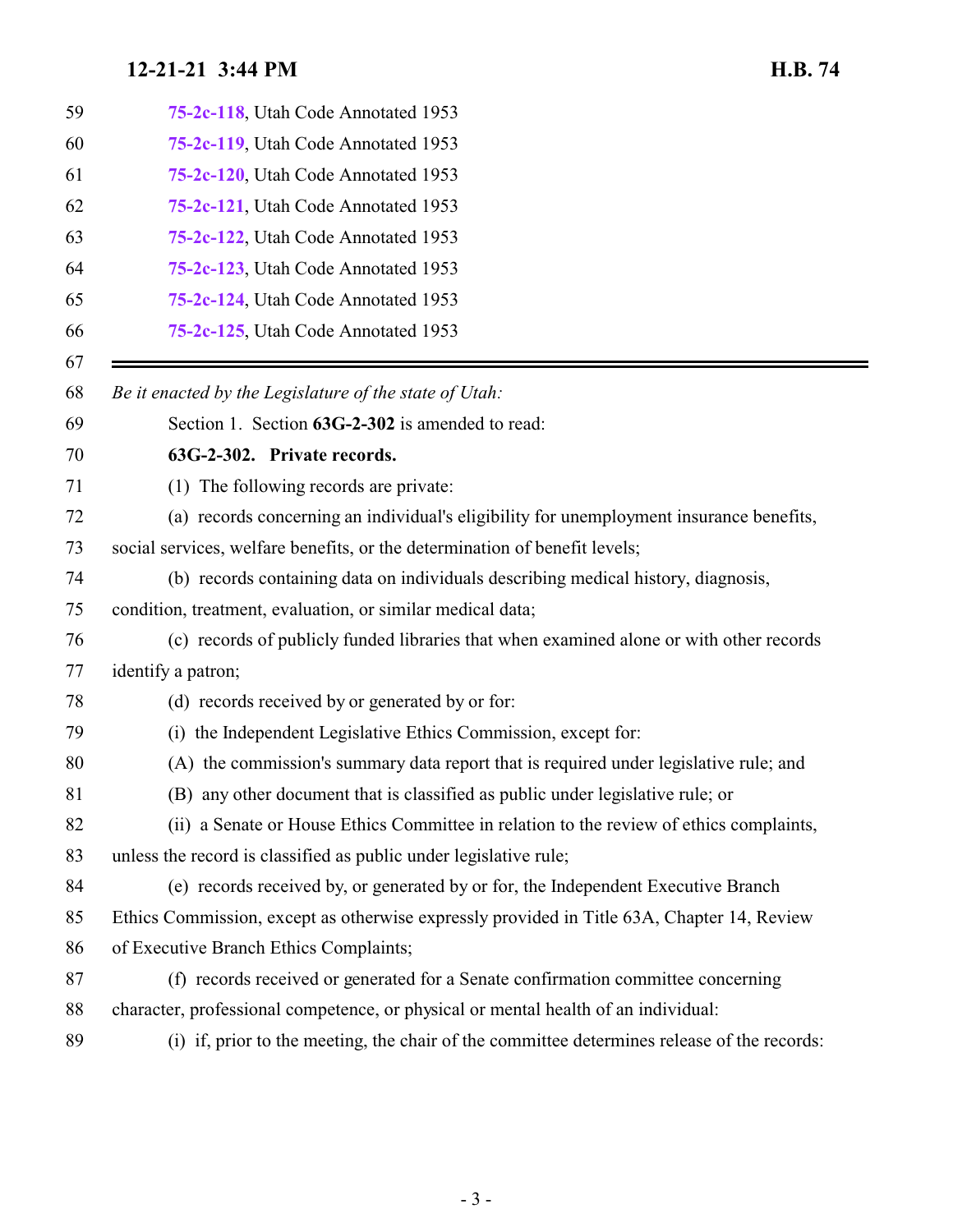| 90  | (A) reasonably could be expected to interfere with the investigation undertaken by the        |
|-----|-----------------------------------------------------------------------------------------------|
| 91  | committee; or                                                                                 |
| 92  | (B) would create a danger of depriving a person of a right to a fair proceeding or            |
| 93  | impartial hearing; and                                                                        |
| 94  | (ii) after the meeting, if the meeting was closed to the public;                              |
| 95  | (g) employment records concerning a current or former employee of, or applicant for           |
| 96  | employment with, a governmental entity that would disclose that individual's home address,    |
| 97  | home telephone number, social security number, insurance coverage, marital status, or payroll |
| 98  | deductions;                                                                                   |
| 99  | (h) records or parts of records under Section $63G-2-303$ that a current or former            |
| 100 | employee identifies as private according to the requirements of that section;                 |
| 101 | (i) that part of a record indicating a person's social security number or federal employer    |
| 102 | identification number if provided under Section 31A-23a-104, 31A-25-202, 31A-26-202,          |
| 103 | 58-1-301, 58-55-302, 61-1-4, or 61-2f-203;                                                    |
| 104 | (i) that part of a voter registration record identifying a voter's:                           |
| 105 | (i) driver license or identification card number;                                             |
| 106 | (ii) social security number, or last four digits of the social security number;               |
| 107 | (iii) email address;                                                                          |
| 108 | (iv) date of birth; or                                                                        |
| 109 | (v) phone number;                                                                             |
| 110 | (k) a voter registration record that is classified as a private record by the lieutenant      |
| 111 | governor or a county clerk under Subsection 20A-2-101.1(5)(a), 20A-2-104(4)(h), or            |
| 112 | $20A-2-204(4)(b);$                                                                            |
| 113 | (1) a voter registration record that is withheld under Subsection $20A-2-104(7)$ ;            |
| 114 | (m) a withholding request form described in Subsections $20A-2-104(7)$ and (8) and any        |
| 115 | verification submitted in support of the form;                                                |
| 116 | (n) a record that:                                                                            |
| 117 | (i) contains information about an individual;                                                 |
| 118 | (ii) is voluntarily provided by the individual; and                                           |
| 119 | (iii) goes into an electronic database that:                                                  |
| 120 | (A) is designated by and administered under the authority of the Chief Information            |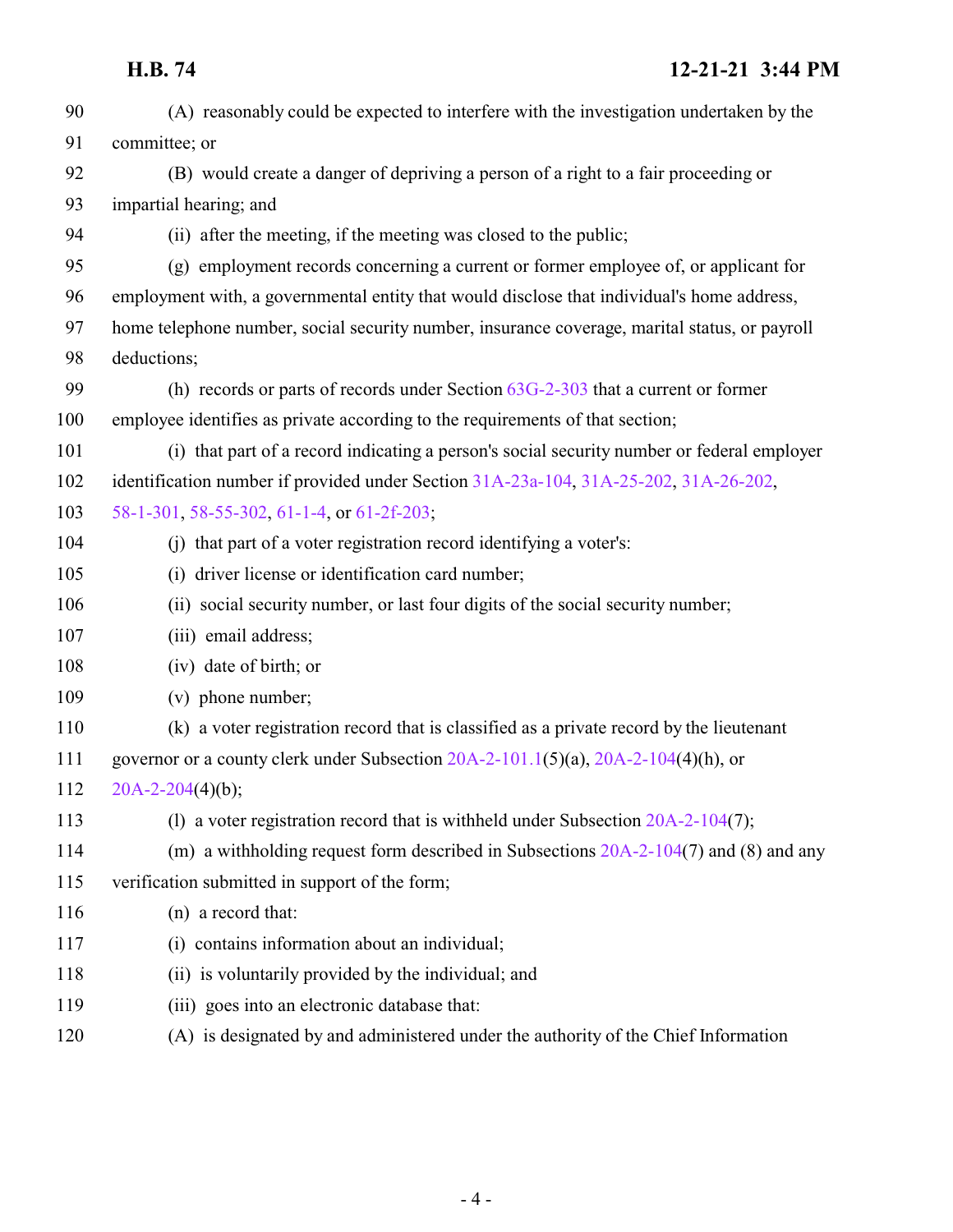| 121 | Officer; and                                                                                   |
|-----|------------------------------------------------------------------------------------------------|
| 122 | (B) acts as a repository of information about the individual that can be electronically        |
| 123 | retrieved and used to facilitate the individual's online interaction with a state agency;      |
| 124 | (o) information provided to the Commissioner of Insurance under:                               |
| 125 | (i) Subsection $31A-23a-115(3)(a)$ ;                                                           |
| 126 | (ii) Subsection $31A-23a-302(4)$ ; or                                                          |
| 127 | (iii) Subsection $31A-26-210(4)$ ;                                                             |
| 128 | (p) information obtained through a criminal background check under Title 11, Chapter           |
| 129 | 40, Criminal Background Checks by Political Subdivisions Operating Water Systems;              |
| 130 | (q) information provided by an offender that is:                                               |
| 131 | (i) required by the registration requirements of Title 77, Chapter 41, Sex and Kidnap          |
| 132 | Offender Registry or Title 77, Chapter 43, Child Abuse Offender Registry; and                  |
| 133 | (ii) not required to be made available to the public under Subsection $77-41-110(4)$ or        |
| 134 | $77-43-108(4);$                                                                                |
| 135 | (r) a statement and any supporting documentation filed with the attorney general in            |
| 136 | accordance with Section 34-45-107, if the federal law or action supporting the filing involves |
| 137 | homeland security;                                                                             |
| 138 | (s) electronic toll collection customer account information received or collected under        |
| 139 | Section 72-6-118 and customer information described in Section 17B-2a-815 received or          |
| 140 | collected by a public transit district, including contact and payment information and customer |
| 141 | travel data;                                                                                   |
| 142 | (t) an email address provided by a military or overseas voter under Section                    |
| 143 | $20A-16-501$ ;                                                                                 |
| 144 | (u) a completed military-overseas ballot that is electronically transmitted under Title        |
| 145 | 20A, Chapter 16, Uniform Military and Overseas Voters Act;                                     |
| 146 | (v) records received by or generated by or for the Political Subdivisions Ethics Review        |
| 147 | Commission established in Section 63A-15-201, except for:                                      |
| 148 | (i) the commission's summary data report that is required in Section $63A-15-202$ ; and        |
| 149 | (ii) any other document that is classified as public in accordance with Title 63A,             |
| 150 | Chapter 15, Political Subdivisions Ethics Review Commission;                                   |
|     |                                                                                                |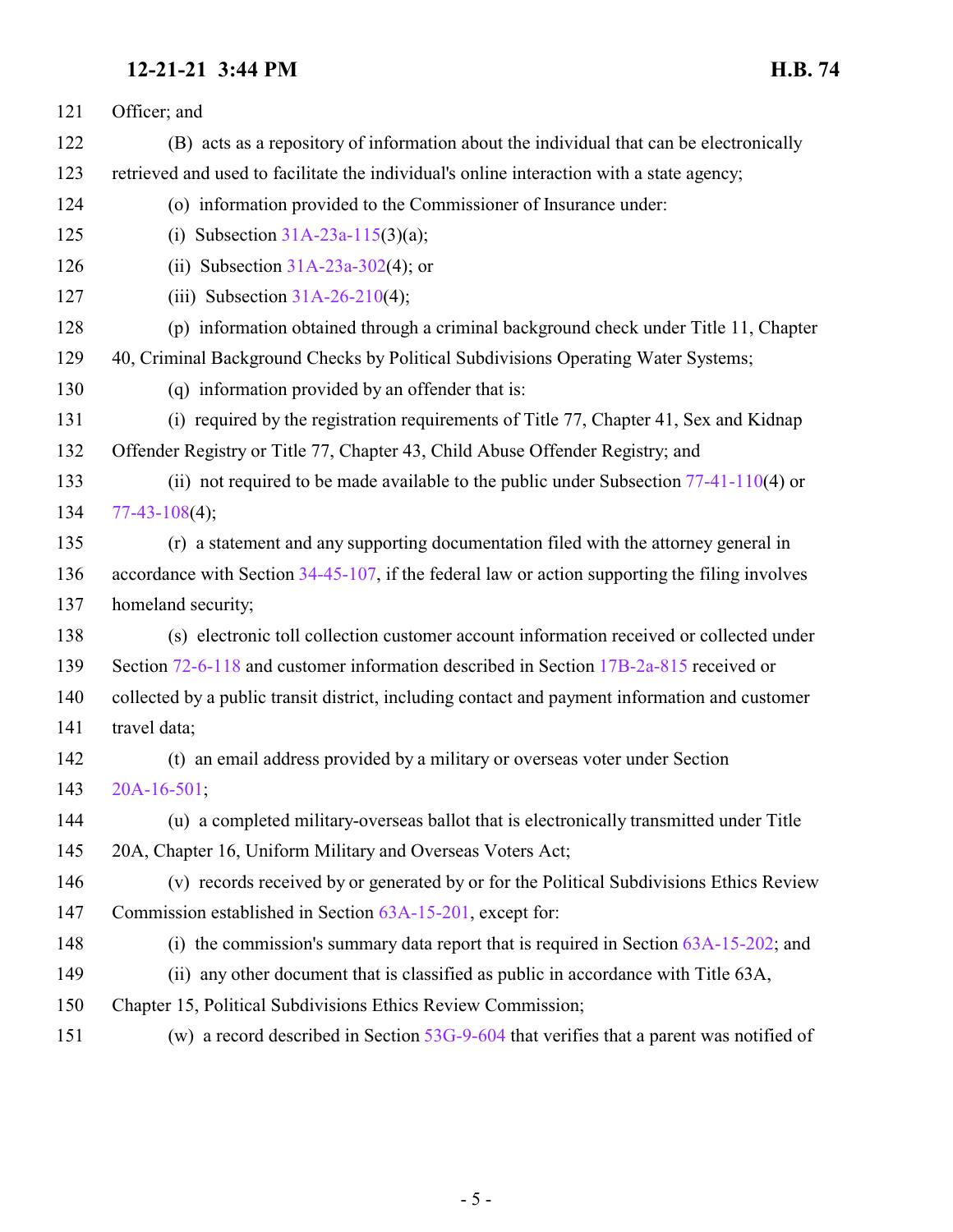# **H.B. 74 12-21-21 3:44 PM**

| 152 | an incident or threat;                                                                              |
|-----|-----------------------------------------------------------------------------------------------------|
| 153 | (x) a criminal background check or credit history report conducted in accordance with               |
| 154 | Section 63A-3-201;                                                                                  |
| 155 | (y) a record described in Subsection $53-5a-104(7)$ ;                                               |
| 156 | (z) on a record maintained by a county for the purpose of administering property taxes,             |
| 157 | an individual's:                                                                                    |
| 158 | (i) email address;                                                                                  |
| 159 | (ii) phone number; or                                                                               |
| 160 | (iii) personal financial information related to a person's payment method;                          |
| 161 | (aa) a record submitted by a taxpayer to establish the taxpayer's eligibility for an                |
| 162 | exemption, deferral, abatement, or relief under:                                                    |
| 163 | (i) Title 59, Chapter 2, Part 11, Exemptions, Deferrals, and Abatements;                            |
| 164 | (ii) Title 59, Chapter 2, Part 12, Property Tax Relief;                                             |
| 165 | (iii) Title 59, Chapter 2, Part 18, Tax Deferral and Tax Abatement; or                              |
| 166 | (iv) Title 59, Chapter 2, Part 19, Armed Forces Exemptions; [and]                                   |
| 167 | (bb) a record provided by the State Tax Commission in response to a request under                   |
| 168 | Subsection 59-1-403(4)(y)(iii)[:]; and                                                              |
| 169 | (cc) a dispensing or medical record that is classified as a private record under Section            |
| 170 | $75-2c-114$ .                                                                                       |
| 171 | (2) The following records are private if properly classified by a governmental entity:              |
| 172 | (a) records concerning a current or former employee of, or applicant for employment                 |
| 173 | with a governmental entity, including performance evaluations and personal status information       |
| 174 | such as race, religion, or disabilities, but not including records that are public under Subsection |
| 175 | 63G-2-301(2)(b) or $63G-2-301(3)(o)$ or private under Subsection (1)(b);                            |
| 176 | (b) records describing an individual's finances, except that the following are public:              |
| 177 | (i) records described in Subsection $63G-2-301(2)$ ;                                                |
| 178 | (ii) information provided to the governmental entity for the purpose of complying with              |
| 179 | a financial assurance requirement; or                                                               |
| 180 | (iii) records that must be disclosed in accordance with another statute;                            |
| 181 | (c) records of independent state agencies if the disclosure of those records would                  |
| 182 | conflict with the fiduciary obligations of the agency;                                              |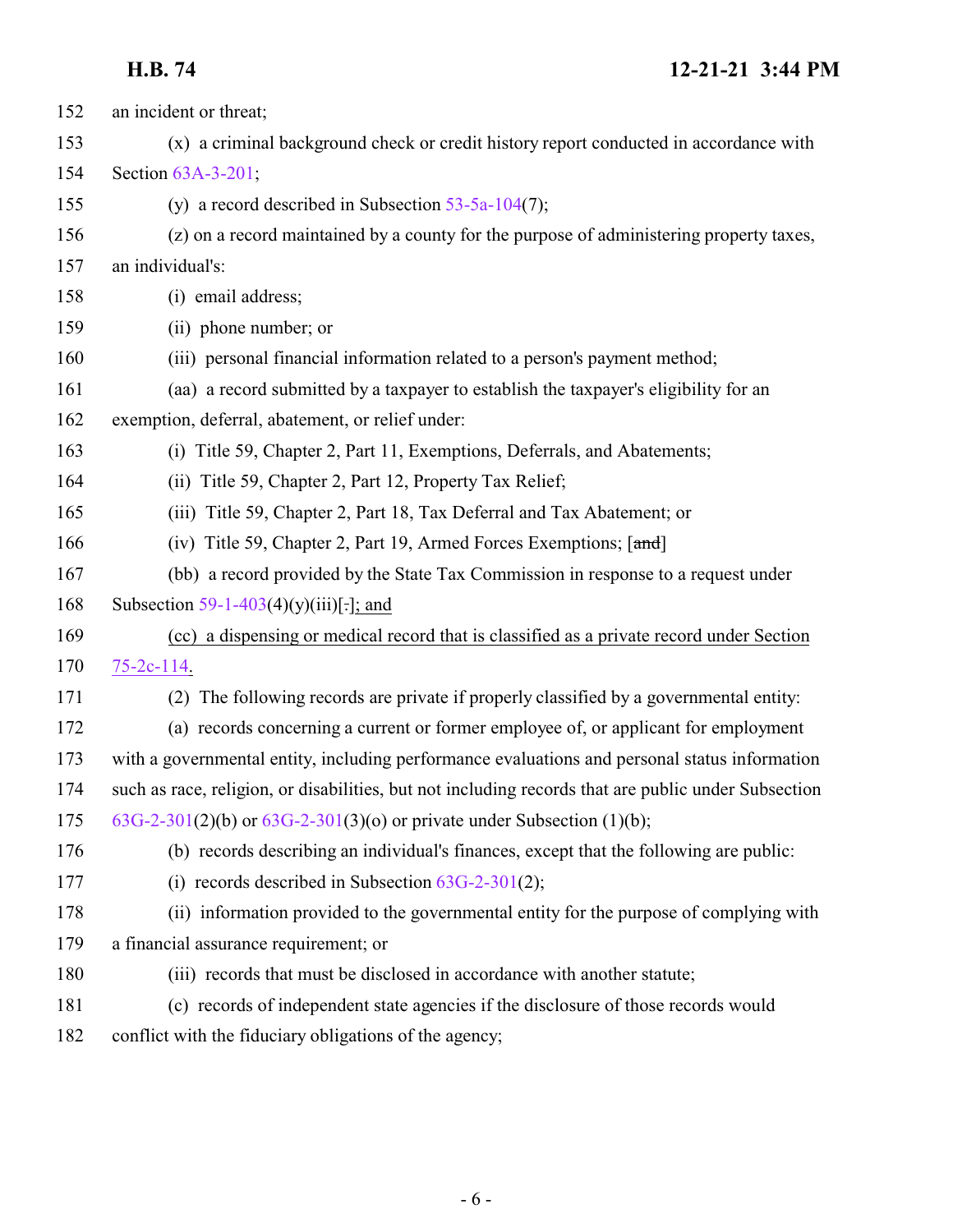(d) other records containing data on individuals the disclosure of which constitutes a clearly unwarranted invasion of personal privacy; (e) records provided by the United States or by a government entity outside the state that are given with the requirement that the records be managed as private records, if the providing entity states in writing that the record would not be subject to public disclosure if retained by it; (f) any portion of a record in the custody of the Division of Aging and Adult Services, created in Section [62A-3-102](http://le.utah.gov/UtahCode/SectionLookup.jsp?section=62a-3-102&session=2022GS), that may disclose, or lead to the discovery of, the identity of a person who made a report of alleged abuse, neglect, or exploitation of a vulnerable adult; and (g) audio and video recordings created by a body-worn camera, as defined in Section [77-7a-103](http://le.utah.gov/UtahCode/SectionLookup.jsp?section=77-7a-103&session=2022GS), that record sound or images inside a home or residence except for recordings that: (i) depict the commission of an alleged crime; (ii) record any encounter between a law enforcement officer and a person that results in death or bodily injury, or includes an instance when an officer fires a weapon; (iii) record any encounter that is the subject of a complaint or a legal proceeding against a law enforcement officer or law enforcement agency; (iv) contain an officer involved critical incident as defined in Subsection  $76-2-408(1)(f)$  $76-2-408(1)(f)$ ; or (v) have been requested for reclassification as a public record by a subject or authorized agent of a subject featured in the recording. (3) (a) As used in this Subsection (3), "medical records" means medical reports, records, statements, history, diagnosis, condition, treatment, and evaluation. (b) Medical records in the possession of the University of Utah Hospital, its clinics, doctors, or affiliated entities are not private records or controlled records under Section [63G-2-304](http://le.utah.gov/UtahCode/SectionLookup.jsp?section=63g-2-304&session=2022GS) when the records are sought: (i) in connection with any legal or administrative proceeding in which the patient's physical, mental, or emotional condition is an element of any claim or defense; or (ii) after a patient's death, in any legal or administrative proceeding in which any party relies upon the condition as an element of the claim or defense. (c) Medical records are subject to production in a legal or administrative proceeding according to state or federal statutes or rules of procedure and evidence as if the medical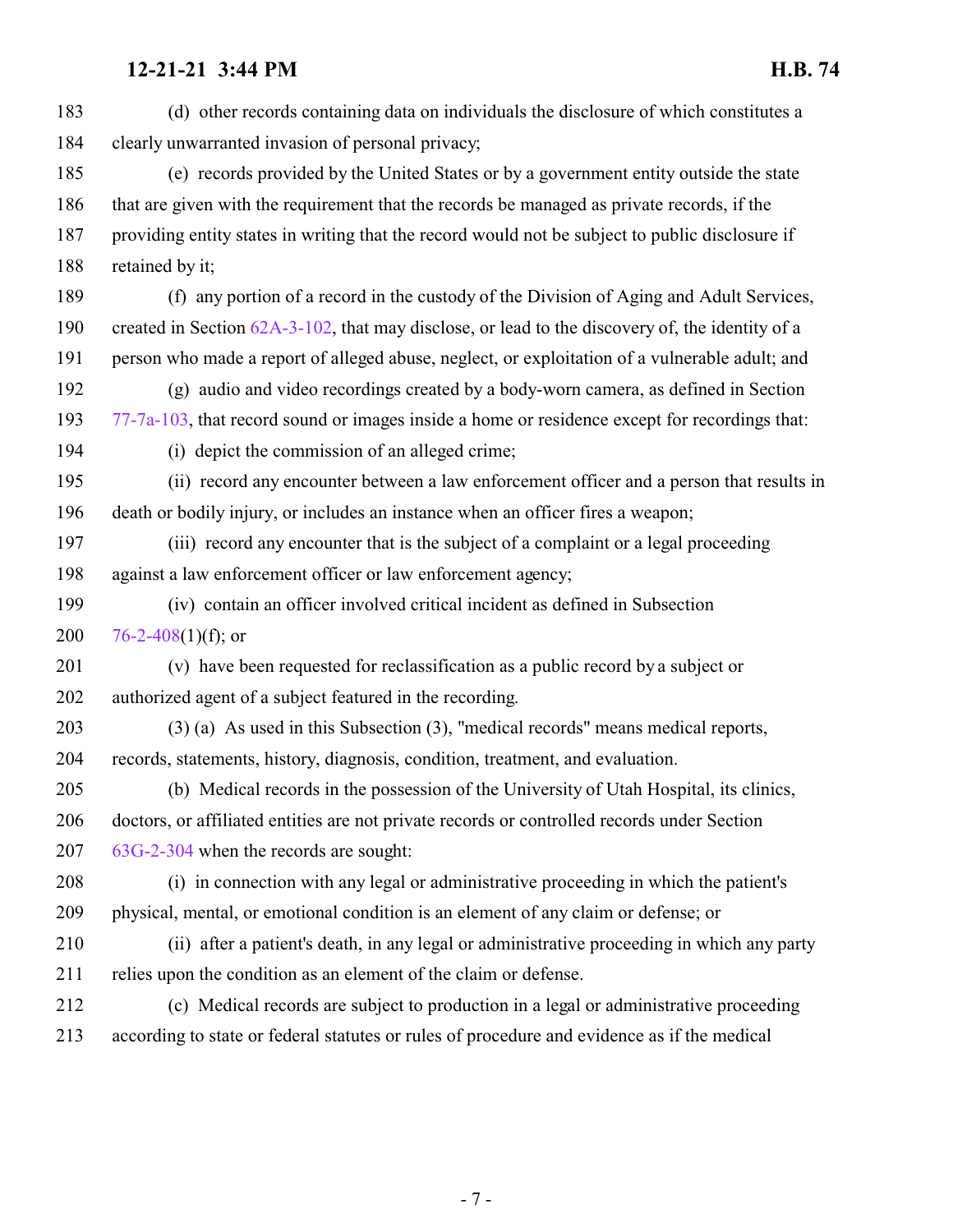<span id="page-7-1"></span><span id="page-7-0"></span>

| 214 | records were in the possession of a nongovernmental medical care provider.                        |
|-----|---------------------------------------------------------------------------------------------------|
| 215 | Section 2. Section 75-2c-101 is enacted to read:                                                  |
| 216 | <b>CHAPTER 2c. END OF LIFE OPTIONS ACT</b>                                                        |
| 217 | 75-2c-101. Title.                                                                                 |
| 218 | This chapter is known as the "End of Life Options Act."                                           |
| 219 | Section 3. Section <b>75-2c-102</b> is enacted to read:                                           |
| 220 | 75-2c-102. Definitions.                                                                           |
| 221 | As used in this chapter:                                                                          |
| 222 | (1) "Adult" means an individual who is 18 years old or older.                                     |
| 223 | (2) "Attending physician" means the physician who has primary responsibility for the              |
| 224 | care of the patient and treatment of the patient's terminal disease.                              |
| 225 | (3) "Capable" means that in the opinion of the patient's attending physician, consulting          |
| 226 | physician, and licensed mental health professional, if any, the patient has the ability to make   |
| 227 | and communicate health care decisions to a health care provider, including communication          |
| 228 | through an individual familiar with the patient's manner of communicating.                        |
| 229 | (4) "Consulting physician" means a physician who is qualified by specialty or                     |
| 230 | experience to make a professional diagnosis and prognosis regarding the patient's disease.        |
| 231 | (5) "Counseling" means one or more consultations as necessary between a licensed                  |
| 232 | mental health professional and a patient for the purpose of determining whether the patient is    |
| 233 | capable.                                                                                          |
| 234 | "Health care provider" means an individual licensed, certified, or otherwise<br>(6)               |
| 235 | authorized or permitted by the law of this state to administer health care or dispense medication |
| 236 | in the ordinary course of business or practice of a profession.                                   |
| 237 | "Informed decision" means a decision that is made by a patient to request<br>(7)                  |
| 238 | aid-in-dying medication to end the patient's life in a humane and dignified manner that is based  |
| 239 | on an appreciation of the relevant facts, after being fully informed by the attending physician:  |
| 240 | (a) of the patient's medical diagnosis;                                                           |
| 241 | (b) of the patient's prognosis;                                                                   |
| 242 | (c) of the potential risks associated with taking the aid-in-dying medication;                    |
| 243 | (d) of the probable result of taking the aid-in-dying medication; and                             |
| 244 | (e) of the feasible alternatives, including concurrent or additional treatment                    |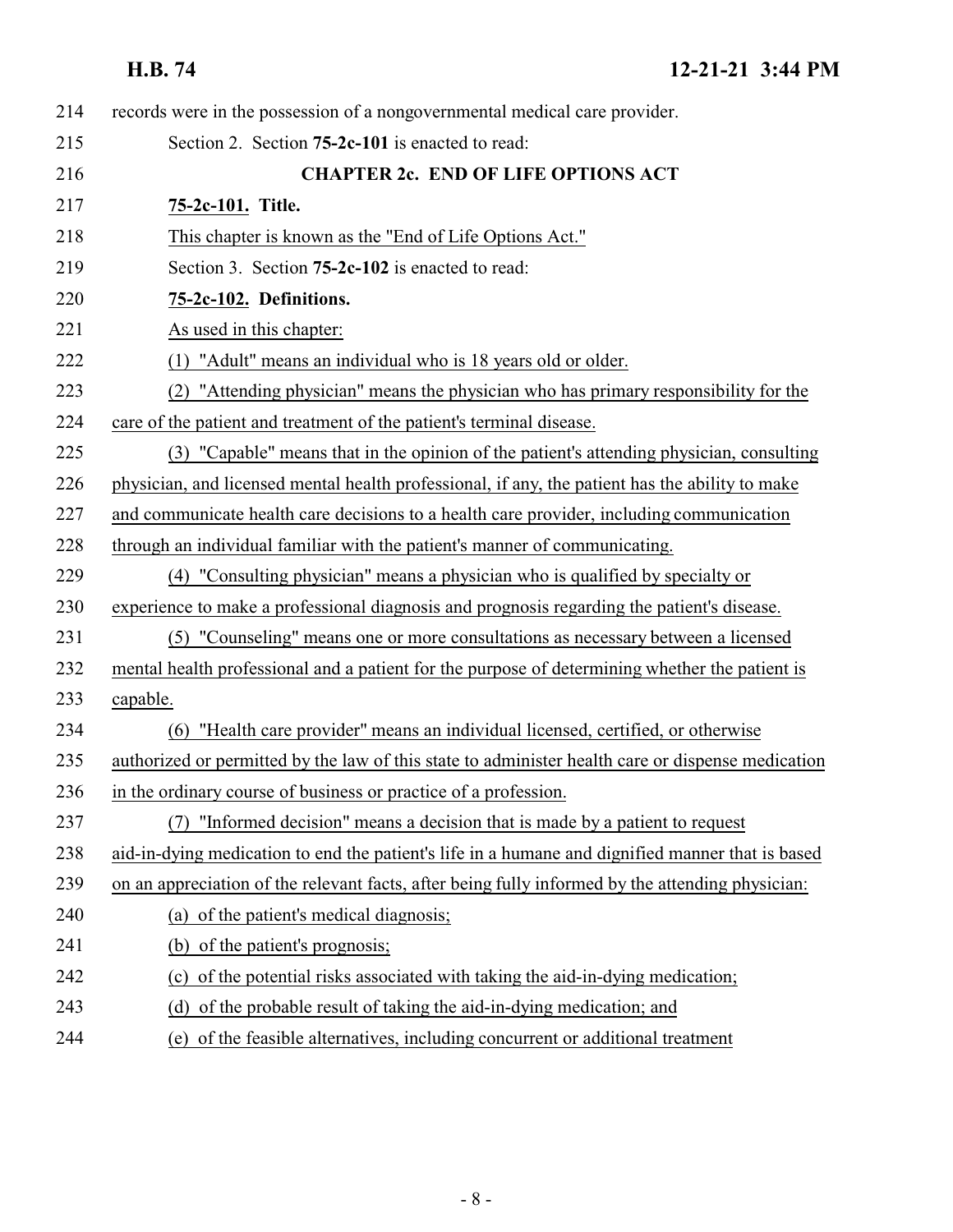<span id="page-8-0"></span>

| 245 | alternatives, palliative care, comfort care, hospice care, disability resources available in the |
|-----|--------------------------------------------------------------------------------------------------|
| 246 | community, and pain control.                                                                     |
| 247 | (8) "Medically confirmed" means the medical opinion of the attending physician is                |
| 248 | confirmed by a consulting physician who examined the patient and the patient's relevant          |
| 249 | medical records.                                                                                 |
| 250 | (9) "Patient" means an adult who is under the care of a physician.                               |
| 251 | "Physician" means an individual licensed to practice under Title 58, Chapter 67,<br>(10)         |
| 252 | Utah Medical Practice Act, or Title 58, Chapter 68, Utah Osteopathic Medical Practice Act.       |
| 253 | (11) "Qualified patient" means a capable adult who has satisfied the requirements of             |
| 254 | this chapter to obtain a prescription for aid-in-dying medication to end the patient's life in a |
| 255 | humane and dignified manner.                                                                     |
| 256 | (12) "Self-administer" means a qualified patient's affirmative, conscious act of using           |
| 257 | the aid-in-dying medication to bring about the qualified patient's own death in a humane and     |
| 258 | dignified manner.                                                                                |
| 259 | (13) "Terminal disease" means an incurable and irreversible disease that is medically            |
| 260 | confirmed and will, within reasonable medical judgment, produce death within six months          |
| 261 | after the day on which the disease is medically confirmed.                                       |
| 262 | Section 4. Section <b>75-2c-103</b> is enacted to read:                                          |
| 263 | 75-2c-103. Requests for medication -- Opportunity to rescind.                                    |
| 264 | (1) In order to receive a prescription for aid-in-dying medication to end the patient's          |
| 265 | life in a humane and dignified manner, a patient shall:                                          |
| 266 | (a) make an initial oral request for the aid-in-dying medication to the patient's attending      |
| 267 | physician;                                                                                       |
| 268 | (b) make a written request for the aid-in-dying medication to the patient's attending            |
| 269 | physician in accordance with Section 75-2c-104; and                                              |
| 270 | (c) repeat the oral request to the patient's attending physician no less than 15 days after      |
| 271 | the day on which the patient makes the initial oral request.                                     |
| 272 | (2) At the time the patient repeats the oral request as described in Subsection $(1)(c)$ , the   |
| 273 | attending physician shall offer the patient an opportunity to rescind the request.               |
| 274 | (3) (a) A patient may rescind the patient's oral or written request at any time and in any       |
| 275 | manner without regard to the patient's mental state.                                             |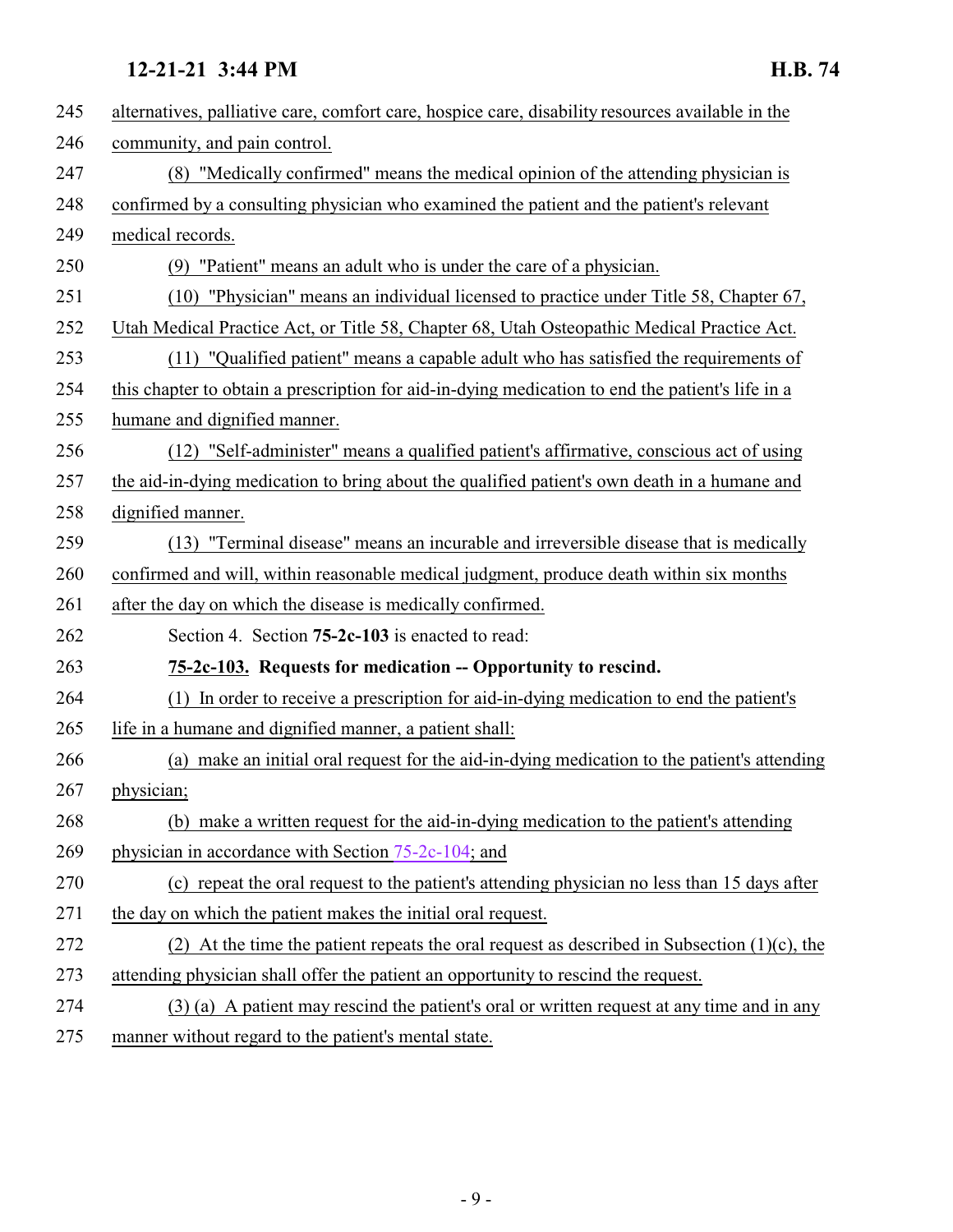# <span id="page-9-0"></span>**H.B. 74 12-21-21 3:44 PM**

<span id="page-9-1"></span>

| 276 | (b) A physician may not write a prescription for aid-in-dying medication under this               |
|-----|---------------------------------------------------------------------------------------------------|
| 277 | chapter unless the attending physician offers the patient an opportunity to rescind the patient's |
| 278 | request in accordance with Subsection $75-2c-106(1)(g)$ .                                         |
| 279 | Section 5. Section <b>75-2c-104</b> is enacted to read:                                           |
| 280 | 75-2c-104. Written request for medication.                                                        |
| 281 | (1) A patient may make a written request for aid-in-dying medication to end the                   |
| 282 | patient's life in a humane and dignified manner if the patient:                                   |
| 283 | (a) is suffering from a terminal disease;                                                         |
| 284 | (b) is capable;                                                                                   |
| 285 | (c) is a resident of Utah; and                                                                    |
| 286 | (d) has voluntarily made an oral request for aid-in-dying medication under Subsection             |
| 287 | $75-2c-103(1)(a)$ .                                                                               |
| 288 | (2) A patient may not make a written request under Subsection (1) solely because of               |
| 289 | age or disability.                                                                                |
| 290 | $(3)$ (a) Only the patient may make a written request under Subsection (1).                       |
| 291 | (b) A written request under Subsection (1) may not be made by the patient's qualified             |
| 292 | power of attorney, durable medical power of attorney, advanced health care directive, or any      |
| 293 | other means.                                                                                      |
| 294 | Section 6. Section 75-2c-105 is enacted to read:                                                  |
| 295 | 75-2c-105. Form of written request for medication -- Witnesses.                                   |
| 296 | (1) A written request for aid-in-dying medication under Section $75-2c-103$ shall be in           |
| 297 | substantially the form described in Section 75-2c-124, signed and dated by the patient, and       |
| 298 | witnessed by at least two adults who, in the presence of the patient, attest that to the best of  |
| 299 | each adult's knowledge and belief the patient:                                                    |
| 300 | (a) is capable;                                                                                   |
| 301 | (b) is acting voluntarily; and                                                                    |
| 302 | (c) is not being coerced to sign the request.                                                     |
| 303 | At least one witness to the patient's written request may not:                                    |
| 304 | be a relative of the patient by blood, marriage, or adoption;<br>(a)                              |
| 305 | (b) at the time the request is signed, be entitled to any portion of the estate of the            |
| 306 | patient upon death under any will or by operation of law; or                                      |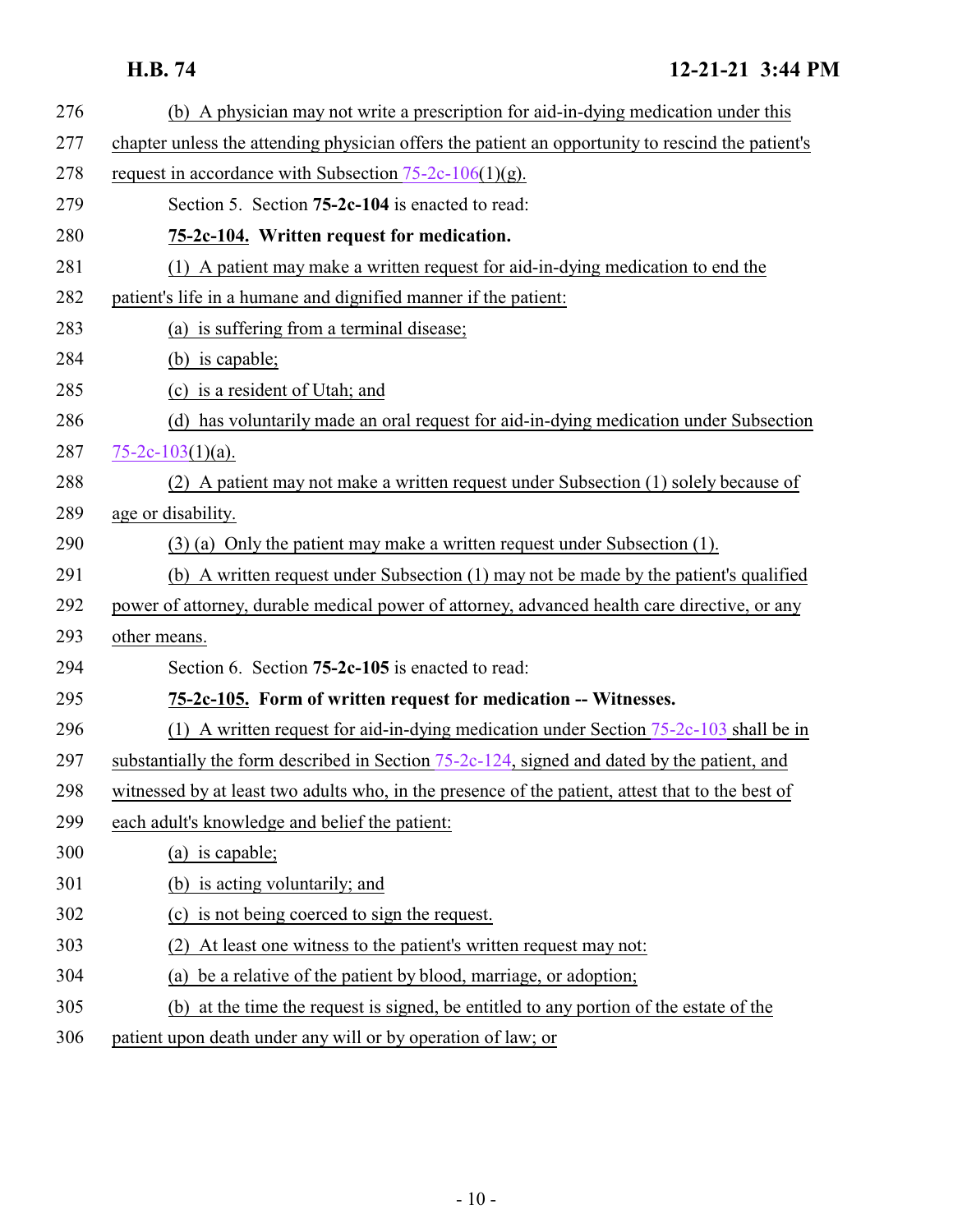<span id="page-10-0"></span>

| 307 | (c) be an owner, operator, or employee of a health care facility where the patient is             |
|-----|---------------------------------------------------------------------------------------------------|
| 308 | receiving medical treatment or is a resident.                                                     |
| 309 | (3) The patient's attending physician at the time the patient's written request is signed         |
| 310 | may not be a witness.                                                                             |
| 311 | Section 7. Section <b>75-2c-106</b> is enacted to read:                                           |
| 312 | 75-2c-106. Attending physician responsibilities.                                                  |
| 313 | (1) The attending physician for a patient who requests aid-in-dying medication under              |
| 314 | Section $75-2c-103$ shall:                                                                        |
| 315 | (a) make an initial determination of whether the patient:                                         |
| 316 | has a terminal disease;                                                                           |
| 317 | (ii) is capable; and                                                                              |
| 318 | (iii) is acting voluntarily;                                                                      |
| 319 | (b) request that the patient attest to Utah residency under Section $75-2c-113$ ;                 |
| 320 | (c) inform the patient:                                                                           |
| 321 | of the patient's medical diagnosis;<br>(i)                                                        |
| 322 | (ii) of the patient's prognosis;                                                                  |
| 323 | (iii) of the potential risks associated with taking the aid-in-dying medication;                  |
| 324 | (iv) of the probable result of taking the aid-in-dying medication; and                            |
| 325 | (v) of the feasible alternatives, including concurrent or additional treatments, palliative       |
| 326 | care, comfort care, hospice care, disability resources available in the community, and pain       |
| 327 | control;                                                                                          |
| 328 | (d) refer the patient to a consulting physician for confirmation under Section                    |
| 329 | $75 - 2c - 107$ ;                                                                                 |
| 330 | (e) counsel the patient about the importance of having another individual present when            |
| 331 | the patient takes the aid-in-dying medication and not taking the aid-in-dying medication in a     |
| 332 | public place;                                                                                     |
| 333 | (f) inform the patient upon the patient's initial request under Section $75-2c-103$ that the      |
| 334 | patient may rescind the patient's request for aid-in-dying medication at any time and in any      |
| 335 | manner;                                                                                           |
| 336 | (g) at the end of the 15-day waiting period described in Section $75-2c-111$ and as               |
| 337 | described in Section 75-2c-109, offer the patient an opportunity to rescind the patient's request |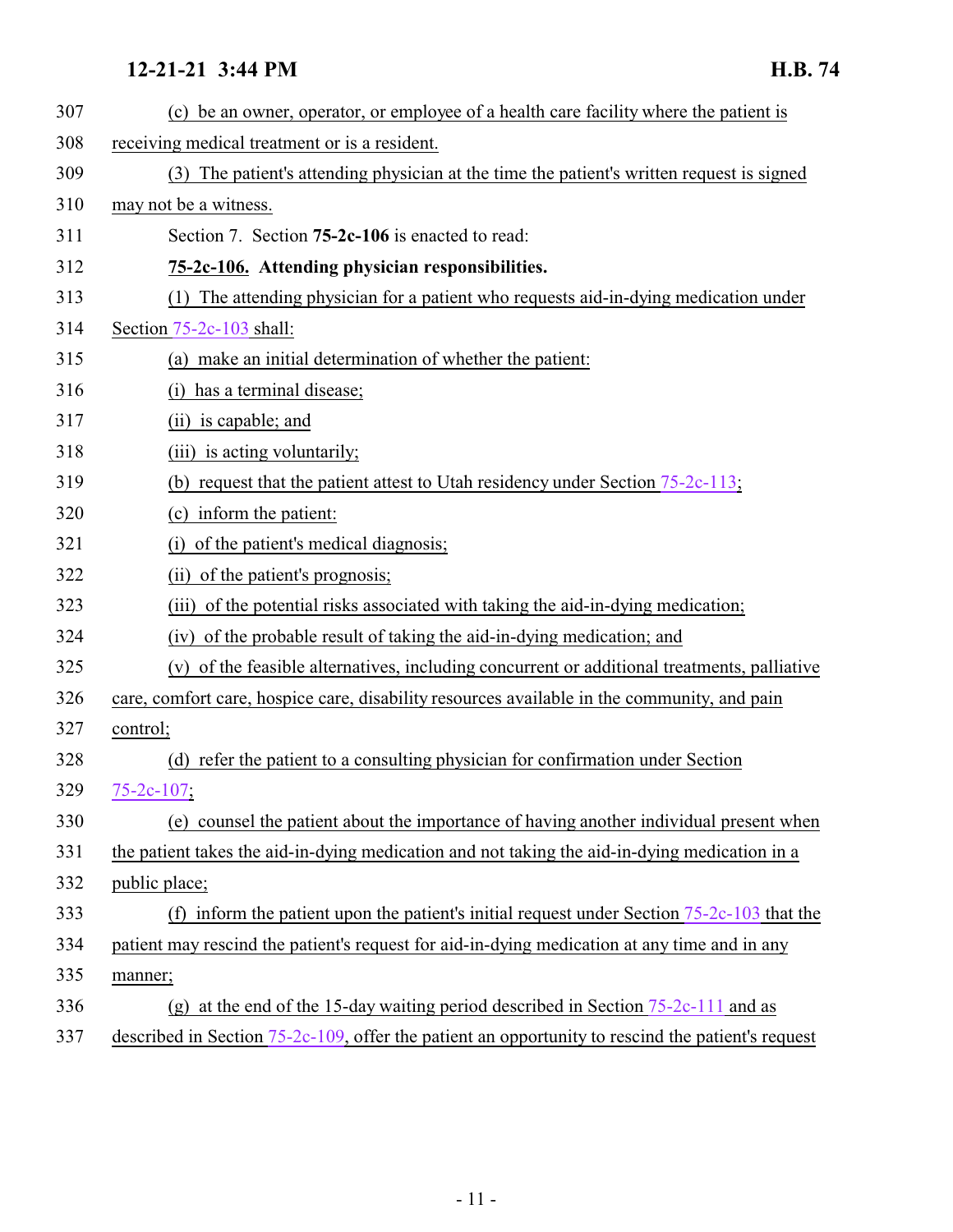**H.B. 74 12-21-21 3:44 PM**

<span id="page-11-0"></span>

| 338 | for aid-in-dying medication; and                                                                    |
|-----|-----------------------------------------------------------------------------------------------------|
| 339 | (h) comply with the other requirements of this chapter.                                             |
| 340 | (2) (a) The attending physician shall ensure that all appropriate steps are carried out in          |
| 341 | accordance with this chapter before:                                                                |
| 342 | determining that the patient is a qualified patient; and<br>(i)                                     |
| 343 | (ii) writing a prescription for aid-in-dying medication to enable the patient to end the            |
| 344 | patient's life in a humane and dignified manner.                                                    |
| 345 | (b) If the attending physician writes a prescription for aid-in-dying medication, the               |
| 346 | attending physician shall:                                                                          |
| 347 | (i) electronically contact a pharmacist and inform the pharmacist of the prescription for           |
| 348 | the aid-in-dying medication;                                                                        |
| 349 | (ii) personally send an electronic prescription to the pharmacist for the aid-in-dying              |
| 350 | medication; and                                                                                     |
| 351 | (iii) inform the Department of Health of the prescription for the aid-in-dying                      |
| 352 | medication, including the name of the aid-in-dying medication prescribed.                           |
| 353 | (c) The pharmacist shall dispense the aid-in-dying medication described in Subsection               |
| 354 | $(2)(b)$ to:                                                                                        |
| 355 | (i) the qualified patient;                                                                          |
| 356 | (ii) the attending physician; or                                                                    |
| 357 | (iii) an expressly identified agent of the qualified patient.                                       |
| 358 | Section 8. Section <b>75-2c-107</b> is enacted to read:                                             |
| 359 | 75-2c-107. Consulting physician confirmation.                                                       |
| 360 | Before an attending physician may determine a patient is a qualified patient, a                     |
| 361 | consulting physician shall:                                                                         |
| 362 | (1) examine the patient and the patient's relevant medical records and confirm, in                  |
| 363 | writing, the attending physician's diagnosis that the patient is suffering from a terminal disease; |
| 364 | and                                                                                                 |
| 365 | verify that the patient:<br>(2)                                                                     |
| 366 | (a) is capable;                                                                                     |
| 367 | (b) is acting voluntarily; and                                                                      |
| 368 | (c) is making an informed decision.                                                                 |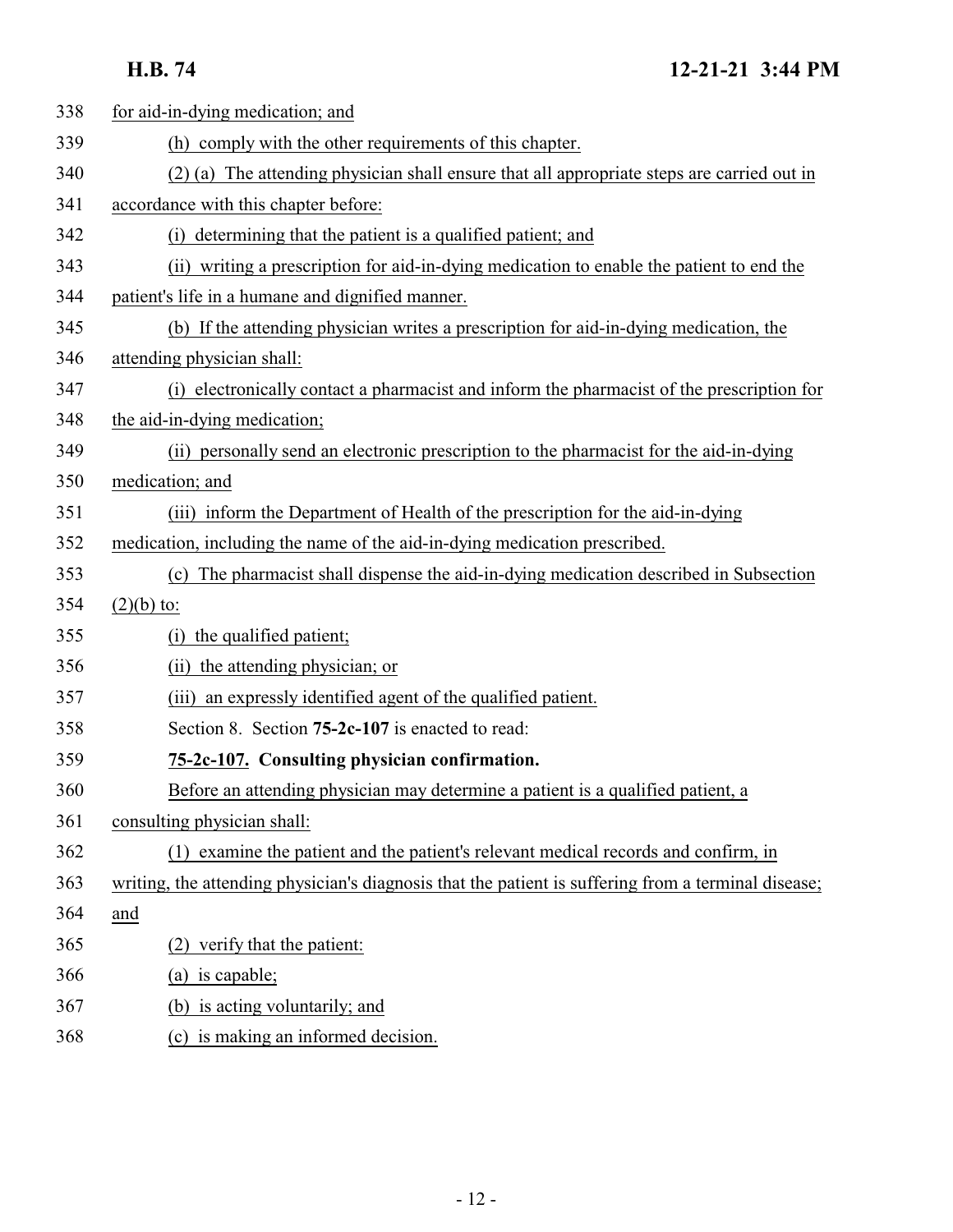<span id="page-12-3"></span><span id="page-12-2"></span><span id="page-12-1"></span><span id="page-12-0"></span>

| 369 | Section 9. Section <b>75-2c-108</b> is enacted to read:                                           |
|-----|---------------------------------------------------------------------------------------------------|
| 370 | 75-2c-108. Counseling referral.                                                                   |
| 371 | (1) If the attending physician or the consulting physician determines a patient who               |
| 372 | makes a request for aid-in-dying medication under Section 75-2c-103 may be suffering from         |
| 373 | impaired judgment, the physician who makes the determination shall refer the patient for          |
| 374 | counseling.                                                                                       |
| 375 | (2) The attending physician may not prescribe aid-in-dying medication to enable the               |
| 376 | patient described in Subsection (1) to end the patient's life in a humane and dignified manner    |
| 377 | unless a counselor determines that the patient:                                                   |
| 378 | (a) is capable;                                                                                   |
| 379 | (b) is acting voluntarily; and                                                                    |
| 380 | (c) is making an informed decision.                                                               |
| 381 | Section 10. Section 75-2c-109 is enacted to read:                                                 |
| 382 | 75-2c-109. Informed decision.                                                                     |
| 383 | (1) A patient may not receive a prescription for aid-in-dying medication to end the               |
| 384 | patient's life in a humane and dignified manner unless the patient has made an informed           |
| 385 | decision.                                                                                         |
| 386 | Immediately before prescribing a patient aid-in-dying medication under this                       |
| 387 | chapter, the attending physician shall verify that the patient is making an informed decision.    |
| 388 | Section 11. Section <b>75-2c-110</b> is enacted to read:                                          |
| 389 | 75-2c-110. Family notification.                                                                   |
| 390 | The attending physician shall recommend that the patient notify the patient's next of<br>(1)      |
| 391 | kin of the patient's request for aid-in-dying medication under Section 75-2c-103.                 |
| 392 | The attending physician may not deny a patient's request for aid-in-dying<br>(2)                  |
| 393 | medication on the basis of the patient's declination or inability to notify the patient's next of |
| 394 | kin.                                                                                              |
| 395 | Section 12. Section 75-2c-111 is enacted to read:                                                 |
| 396 | 75-2c-111. Waiting periods.                                                                       |
| 397 | A physician may not prescribe aid-in-dying medication to enable a patient to end the              |
| 398 | patient's life in a humane and dignified manner unless:                                           |
| 399 | (1) no less than 15 days have passed since the day on which the patient made the initial          |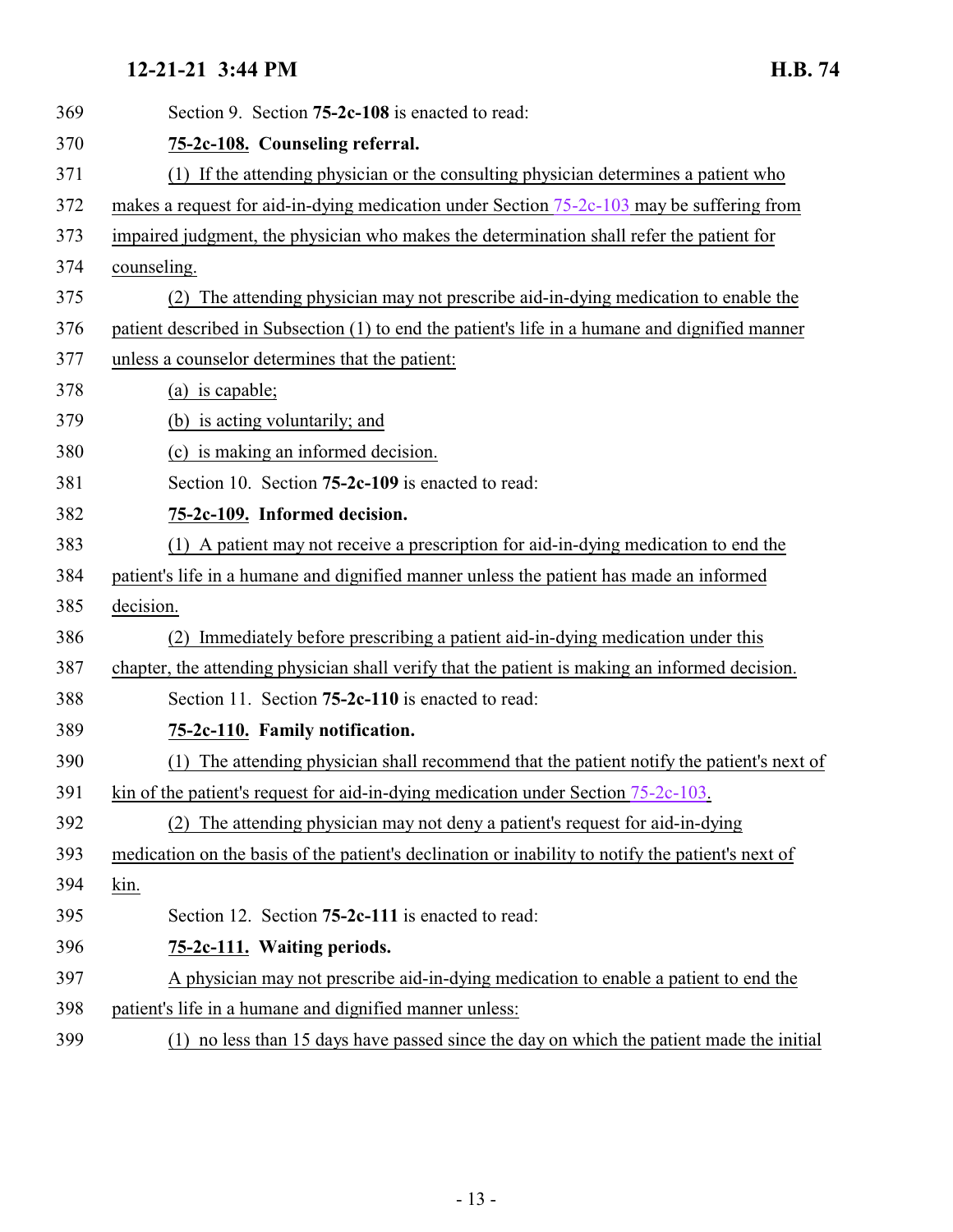<span id="page-13-1"></span><span id="page-13-0"></span>

| 400 | oral request for aid-in-dying medication under Section 75-2c-103;                            |
|-----|----------------------------------------------------------------------------------------------|
| 401 | (2) the patient repeats the oral request for aid-in-dying medication as described in         |
| 402 | Section $75-2c-103$ ; and                                                                    |
| 403 | (3) at least 48 hours have passed since the patient made the patient's written request for   |
| 404 | aid-in-dying medication under Section 75-2c-103.                                             |
| 405 | Section 13. Section 75-2c-112 is enacted to read:                                            |
| 406 | 75-2c-112. Medical record documentation requirements.                                        |
| 407 | The following shall be documented or filed in the medical record of a patient who            |
| 408 | requests aid-in-dying medication under Section 75-2c-103:                                    |
| 409 | (1) all oral and written requests by the patient for aid-in-dying medication;                |
| 410 | (2) the attending physician's diagnosis, prognosis, and determination whether the            |
| 411 | patient:                                                                                     |
| 412 | (a) is capable;                                                                              |
| 413 | (b) is acting voluntarily; and                                                               |
| 414 | (c) has made an informed decision;                                                           |
| 415 | (3) the consulting physician's diagnosis, prognosis, and determination whether the           |
| 416 | patient:                                                                                     |
| 417 | (a) is capable;                                                                              |
| 418 | (b) is acting voluntarily; and                                                               |
| 419 | (c) has made an informed decision;                                                           |
| 420 | (4) if applicable, a report of the outcome and determinations made during the patient's      |
| 421 | counseling under Section 75-2c-108;                                                          |
| 422 | (5) the attending physician's offer to the patient to rescind the patient's request under    |
| 423 | Subsection 75-2c-106(1)(g); and                                                              |
| 424 | (6) a note by the attending physician indicating that all requirements under this chapter    |
| 425 | have been met and describing the steps taken to carry out the patient's request, including a |
| 426 | notation of the aid-in-dying medication prescribed.                                          |
| 427 | Section 14. Section 75-2c-113 is enacted to read:                                            |
| 428 | 75-2c-113. Residency requirement.                                                            |
| 429 | (1) A patient who requests aid-in-dying medication under Section $75-2c-103$ shall           |
| 430 | attest to the attending physician that the patient:                                          |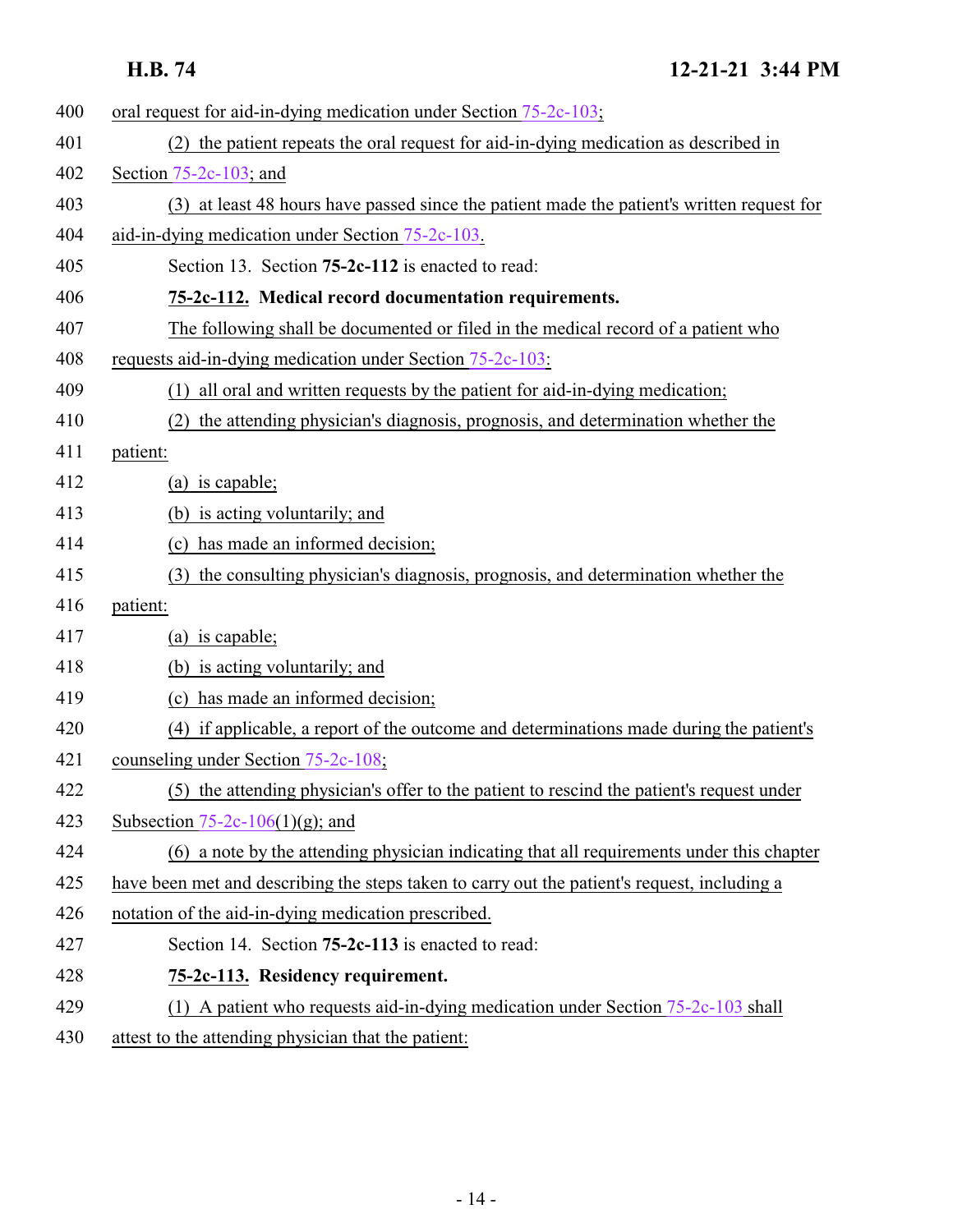<span id="page-14-1"></span><span id="page-14-0"></span>

| 431 | (a) is a resident of Utah; and                                                               |
|-----|----------------------------------------------------------------------------------------------|
| 432 | (b) (i) possesses a Utah driver license or Utah identification card;                         |
| 433 | (ii) is registered to vote in Utah;                                                          |
| 434 | owns or leases property in Utah;<br>(iii)                                                    |
| 435 | filed a Utah tax return for the most recent tax year, and did not file a Non and<br>(iv)     |
| 436 | Part-year Resident Schedule; or                                                              |
| 437 | (v) has some other indication of Utah residency that is recognized by state law.             |
| 438 | (2) A patient who relies on Subsection $(1)(b)(v)$ to attest to residency in Utah shall      |
| 439 | specifically describe the factors that the patient is relying upon in the attestation to the |
| 440 | attending physician.                                                                         |
| 441 | (3) An attending physician may rely on the patient's attestation under this section to       |
| 442 | determine that the patient is a qualified patient.                                           |
| 443 | Section 15. Section <b>75-2c-114</b> is enacted to read:                                     |
| 444 | 75-2c-114. Reporting requirements -- Rulemaking.                                             |
| 445 | (1) A health care provider who dispenses aid-in-dying medication under this chapter          |
| 446 | shall file a copy of the dispensing record with the Department of Health in accordance with  |
| 447 | Subsection (3).                                                                              |
| 448 | (2) (a) The Department of Health may review a sample of the medical records of               |
| 449 | patients who receive aid-in-dying medication under this chapter.                             |
| 450 | (b) Except as otherwise provided by law, information collected by the Department of          |
| 451 | Health under Subsections (1) and (2)(a) is a private record under Section $63G-2-302$ .      |
| 452 | (3) The Department of Health shall:                                                          |
| 453 | (a) generate and make available to the public an annual statistical report of                |
| 454 | de-identified information collected under this section;                                      |
| 455 | (b) make rules under Title 63G, Chapter 3, Utah Administrative Rulemaking Act, to            |
| 456 | facilitate the collection of information to determine compliance with this chapter; and      |
| 457 | (c) provide an annual report to the Health and Human Services Interim Committee              |
| 458 | regarding the statistical report described in Subsection $(3)(a)$ .                          |
| 459 | Section 16. Section 75-2c-115 is enacted to read:                                            |
| 460 | 75-2c-115. Effect on construction of wills, contracts, and statutes.                         |
| 461 | (1) A provision in a contract, will, or other agreement, whether oral or written, is not     |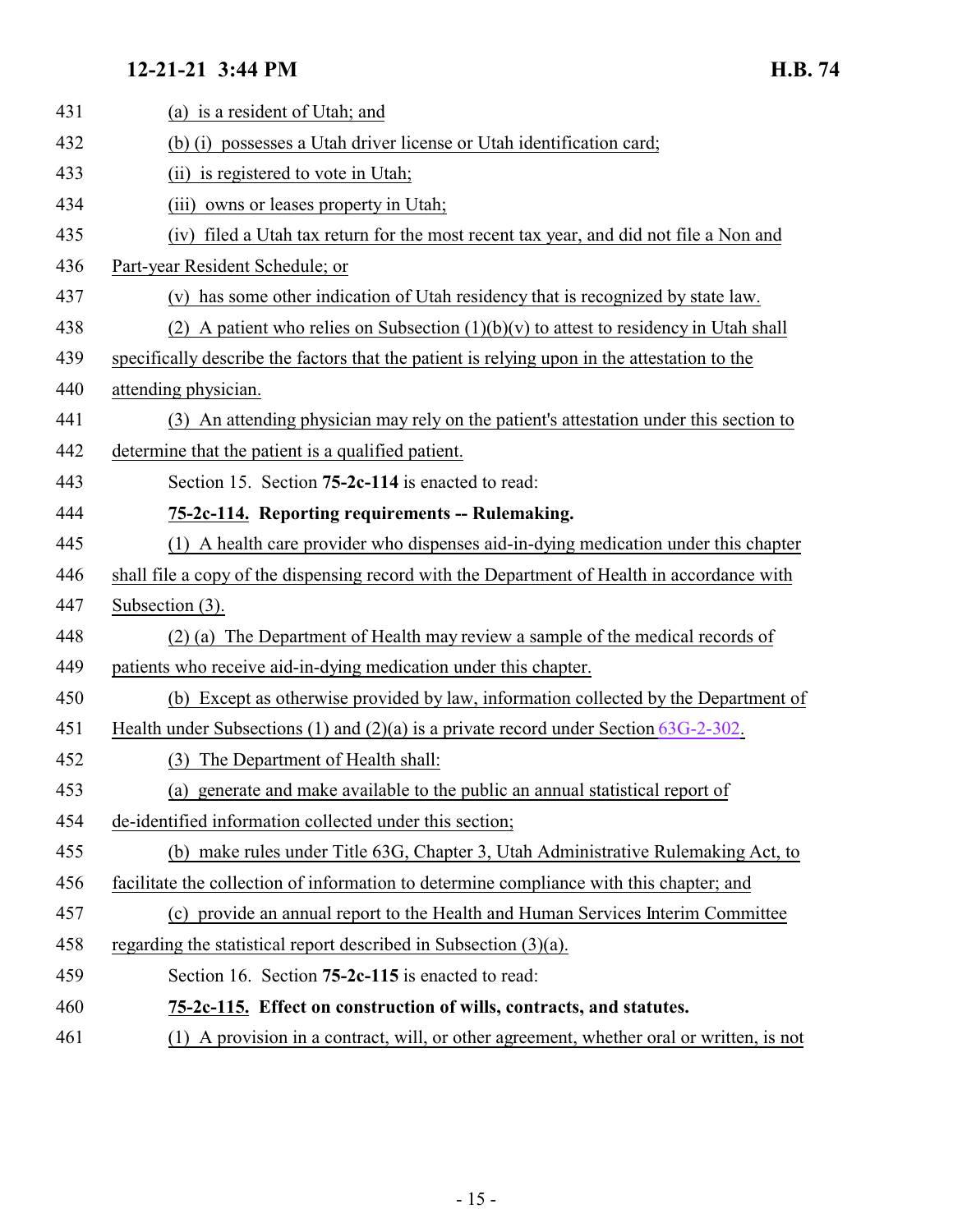<span id="page-15-2"></span><span id="page-15-1"></span><span id="page-15-0"></span>

| 462 | valid to the extent the provision would affect whether an individual may make or rescind a    |
|-----|-----------------------------------------------------------------------------------------------|
| 463 | request for aid-in-dying under this chapter.                                                  |
| 464 | (2) An obligation owing under any currently existing contract is not conditioned or           |
| 465 | affected by the making or rescinding of a request for aid-in-dying medication under this      |
| 466 | chapter.                                                                                      |
| 467 | Section 17. Section <b>75-2c-116</b> is enacted to read:                                      |
| 468 | 75-2c-116. Insurance or annuity policies.                                                     |
| 469 | (1) A qualified patient's act of ingesting aid-in-dying medication to end the patient's       |
| 470 | life in a humane and dignified manner in accordance with this chapter does not affect a life, |
| 471 | health, or accident insurance or annuity policy.                                              |
| 472 | An insurer may not:                                                                           |
| 473 | (a) deny or alter health care benefits otherwise available to an individual with a            |
| 474 | terminal illness based on the availability of aid-in-dying medication; or                     |
| 475 | (b) coerce or attempt to coerce an individual to make a request for aid-in-dying              |
| 476 | medication.                                                                                   |
| 477 | Section 18. Section <b>75-2c-117</b> is enacted to read:                                      |
| 478 | 75-2c-117. Construction of chapter.                                                           |
| 479 | This chapter does not authorize a physician or another person to end a patient's life         |
| 480 | by lethal injection, mercy killing, or euthanasia.                                            |
| 481 | (2) Actions taken in accordance with this chapter do not, for any purpose, constitute         |
| 482 | suicide, assisted suicide, mercy killing, or homicide.                                        |
| 483 | Section 19. Section <b>75-2c-118</b> is enacted to read:                                      |
| 484 | 75-2c-118. Immunity for action in good faith -- Prohibition against reprisal -                |
| 485 | <b>Acceptable prohibitions.</b>                                                               |
| 486 | (1) A person is not subject to civil or criminal liability or professional disciplinary       |
| 487 | action for actions resulting from good faith compliance with this chapter, including being    |
| 488 | present when a qualified patient takes the prescribed aid-in-dying medication to end the      |
| 489 | qualified patient's life in a humane and dignified manner.                                    |
| 490 | (2) A professional organization or association, or health care provider, may not subject      |
| 491 | a person to censure, discipline, suspension, loss of license, loss of privileges, loss of     |
| 492 | membership, or other penalty for participating or refusing to participate in good faith       |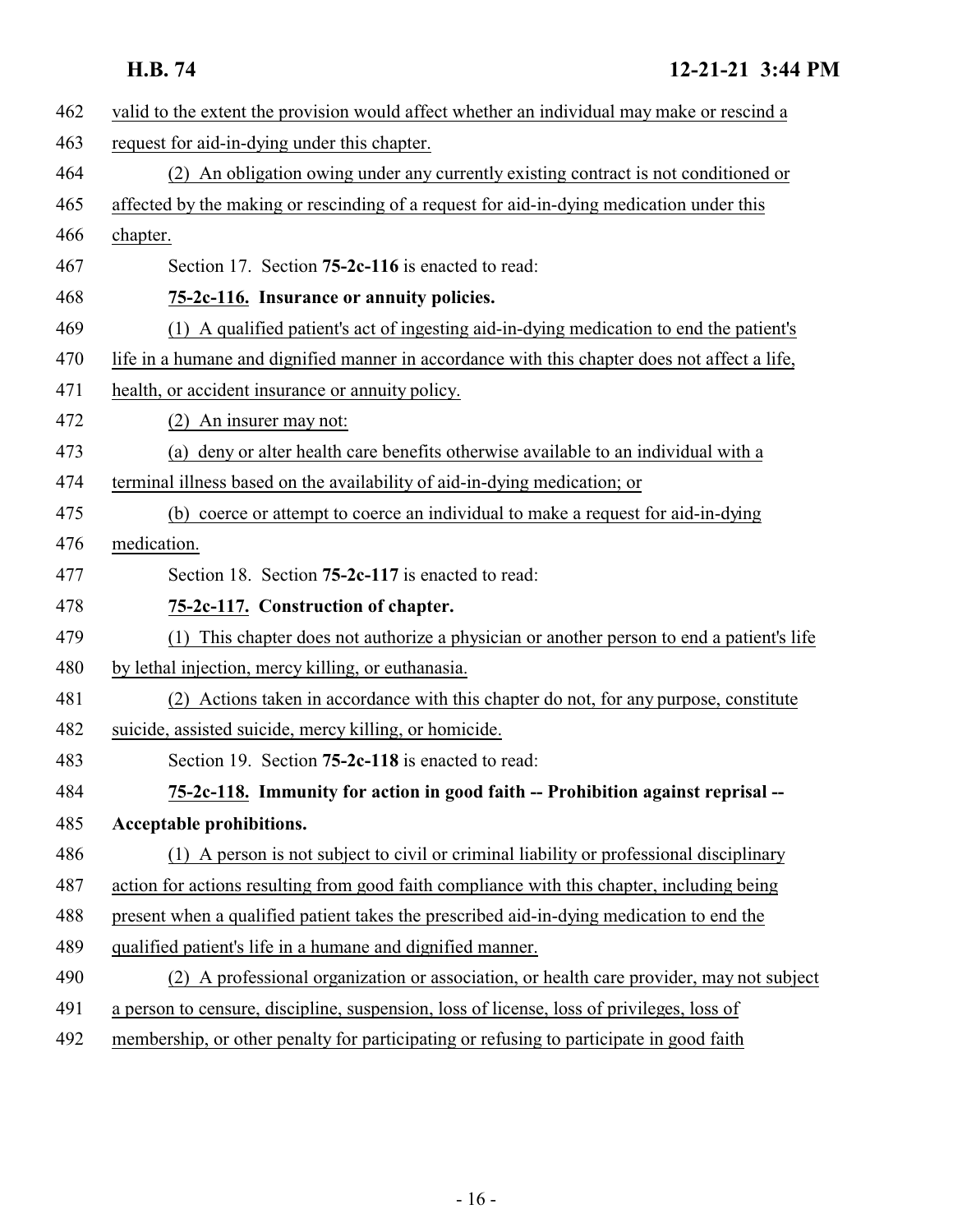<span id="page-16-1"></span><span id="page-16-0"></span>

| 493 | compliance with this chapter.                                                                       |
|-----|-----------------------------------------------------------------------------------------------------|
| 494 | (3) A request by a patient for, or provision by an attending physician of, aid-in-dying             |
| 495 | medication in good faith compliance with the provisions of this chapter is not neglect for any      |
| 496 | purpose of law and may not form nor contribute to the basis for the appointment of a guardian       |
| 497 | or conservator.                                                                                     |
| 498 | (4) A health care facility may not prohibit a health care provider from providing                   |
| 499 | medical aid-in-dying care, except that the health care facility may prohibit the patient from       |
| 500 | self-administration of aid-in-dying medication on the premises of the facility.                     |
| 501 | (5) A health care facility may not prohibit the lawful self-administration of aid-in-dying          |
| 502 | medication on the premises of the facility unless the health care facility provides written         |
| 503 | notification of the prohibition to the attending physician and any qualified patient.               |
| 504 | (6) If a health care facility prohibits the self-administration of aid-in-dying medication,         |
| 505 | the facility shall refer a qualified patient to a health care facility that does not have a         |
| 506 | prohibition against the self-administration of aid-in-dying medication on the premises.             |
| 507 | Section 20. Section 75-2c-119 is enacted to read:                                                   |
| 508 | 75-2c-119. Liabilities.                                                                             |
| 509 | $(1)$ A person may not:                                                                             |
| 510 | (a) without authorization of the patient, willfully alter or forge a request for                    |
| 511 | aid-in-dying medication or conceal or destroy a rescission of the request with the intent or        |
| 512 | effect of causing the patient's death; or                                                           |
| 513 | (b) coerce or exert undue influence on a patient to request aid-in-dying medication or              |
| 514 | destroy a rescission of the request.                                                                |
| 515 | (2) A violation of Subsection (1) is a first degree felony.                                         |
| 516 | (3) This chapter does not limit further liability for civil damages resulting from other            |
| 517 | negligent conduct or intentional misconduct by any person.                                          |
| 518 | (4) The penalties in this chapter do not preclude criminal penalties applicable under               |
| 519 | other law for conduct that is inconsistent with the provisions of this chapter.                     |
| 520 | Section 21. Section <b>75-2c-120</b> is enacted to read:                                            |
| 521 | 75-2c-120. Claims by governmental entity for costs incurred.                                        |
| 522 | A governmental entity that incurs costs resulting from an individual ending the                     |
| 523 | individual's life under this chapter in a public place shall have a claim against the estate of the |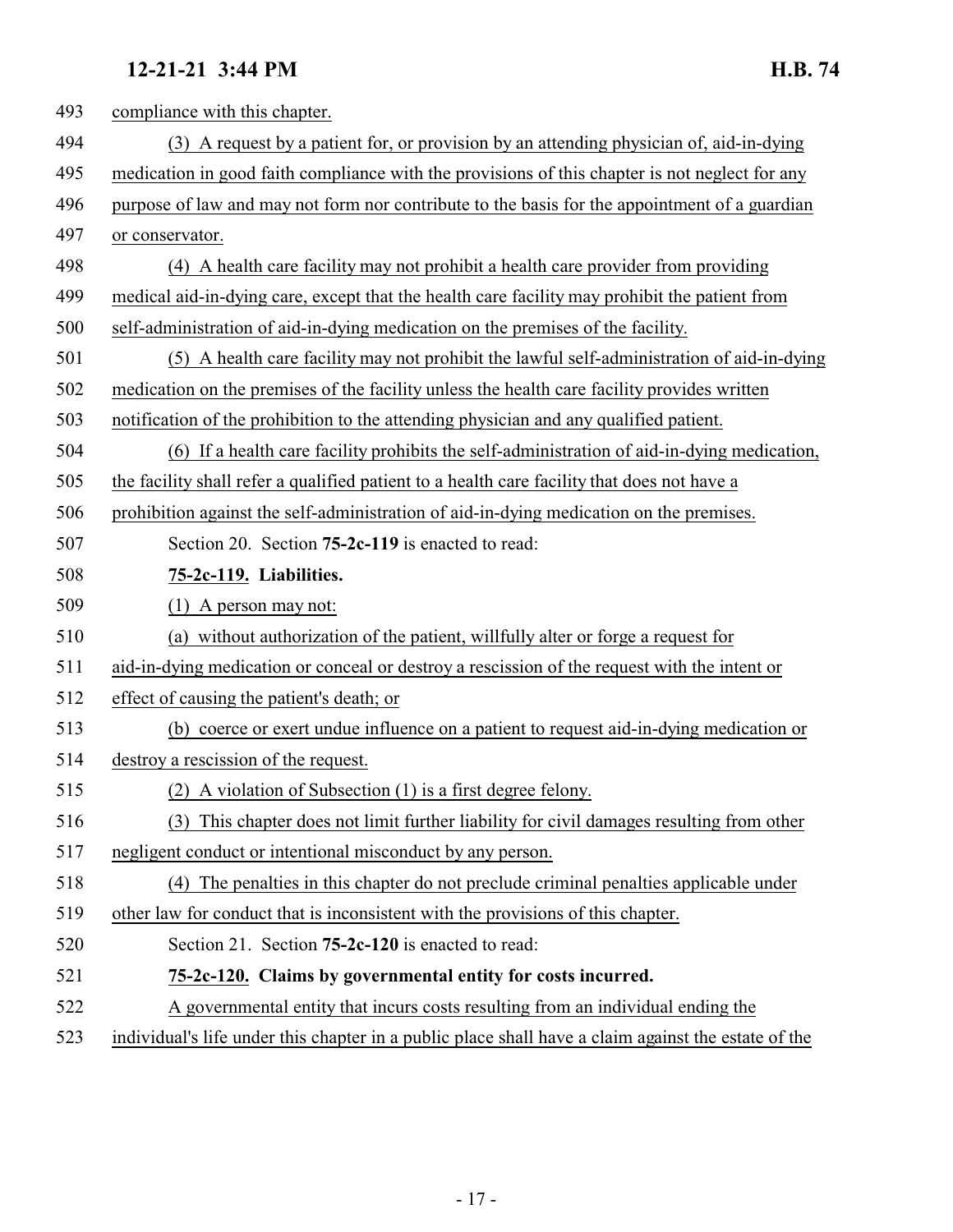<span id="page-17-2"></span><span id="page-17-1"></span><span id="page-17-0"></span>

| 524 | individual to recover the costs and reasonable attorney fees related to enforcing the claim.    |
|-----|-------------------------------------------------------------------------------------------------|
| 525 | Section 22. Section <b>75-2c-121</b> is enacted to read:                                        |
| 526 | 75-2c-121. No duty to provide medical aid-in-dying care.                                        |
| 527 | (1) A health care provider may choose whether to provide medical aid-in-dying care in           |
| 528 | accordance with this chapter.                                                                   |
| 529 | (2) If a health care provider is unwilling to provide medical aid-in-dying care to a            |
| 530 | requesting, capable patient, the health care provider shall make reasonable efforts to transfer |
| 531 | the care of the patient to a health care provider who willingly provides medical aid-in-dying   |
| 532 | care.                                                                                           |
| 533 | (3) If a health care provider transfers the care of a patient under Subsection (2), the         |
| 534 | health care provider shall coordinate the transfer of the patient's medical records to the new  |
| 535 | health care provider.                                                                           |
| 536 | Section 23. Section <b>75-2c-122</b> is enacted to read:                                        |
| 537 | 75-2c-122. Death certificate.                                                                   |
| 538 | (1) Unless otherwise prohibited, the attending physician or the hospice medical director        |
| 539 | shall sign the death certificate of a qualified patient who obtained and self-administered      |
| 540 | aid-in-dying medication under this chapter.                                                     |
| 541 | (2) If a death occurs as a result of aid-in-dying medication prescribed under this              |
| 542 | chapter:                                                                                        |
| 543 | (a) the cause of death shall be listed on the death certificate as the underlying terminal      |
| 544 | illness for which the patient qualified to obtain the aid-in-dying medication; and              |
| 545 | (b) the manner of death may not be listed as suicide or homicide.                               |
| 546 | (3) Notwithstanding Section $26-4-7$ , a death that results in accordance with this chapter     |
| 547 | may not form the sole basis for a postmortem investigation.                                     |
| 548 | Section 24. Section 75-2c-123 is enacted to read:                                               |
| 549 | 75-2c-123. Safe disposal of unused aid-in-dying medication.                                     |
| 550 | A person who has custody or control of aid-in-dying medication that is dispensed under          |
| 551 | this chapter and that is unused after the qualified patient who obtained the aid-in-dying       |
| 552 | medication has died shall dispose of the aid-in-dying medication by any lawful means,           |
| 553 | including taking the unused aid-in-dying medication to:                                         |
| 554 | the attending physician who wrote the prescription for the aid-in-dying medication,<br>(1)      |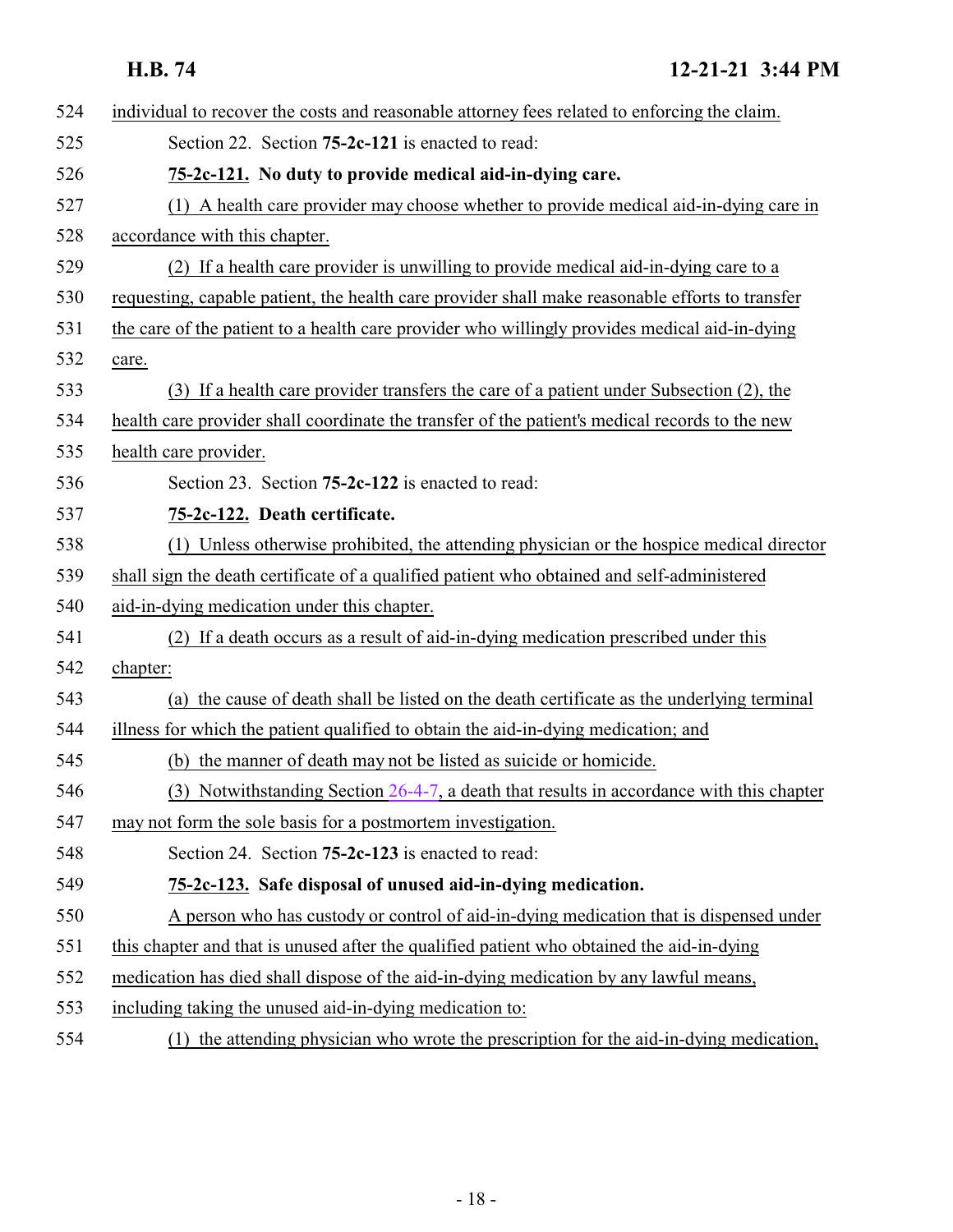<span id="page-18-0"></span>

| 555 | who shall dispose of the medication by lawful means;                                            |
|-----|-------------------------------------------------------------------------------------------------|
| 556 | (2) a federally approved medication take-back program; or                                       |
| 557 | (3) a local medication take-back program supported by a law enforcement agency,                 |
| 558 | pharmacy, or health care provider.                                                              |
| 559 | Section 25. Section 75-2c-124 is enacted to read:                                               |
| 560 | 75-2c-124. Form of the request.                                                                 |
| 561 | A request for aid-in-dying medication under this chapter shall be in substantially the          |
| 562 | following form:                                                                                 |
| 563 | <b>REQUEST FOR MEDICATION</b>                                                                   |
| 564 | TO END MY LIFE IN A HUMANE                                                                      |
| 565 | AND DIGNIFIED MANNER                                                                            |
| 566 | , am an adult of sound mind.                                                                    |
| 567 | I am suffering from<br>, which my attending physician has determined is a                       |
| 568 | terminal disease and which has been medically confirmed by a consulting physician.              |
| 569 | I have been fully informed of my diagnosis, prognosis, the nature of medication to be           |
| 570 | prescribed, and potential associated risks, the expected result, and the feasible alternatives, |
| 571 | including palliative care, comfort care, hospice care, disability resources available in the    |
| 572 | community, and pain control.                                                                    |
| 573 | I request that my attending physician prescribe medication that will end my life in a           |
| 574 | humane and dignified manner.                                                                    |
| 575 | <b>INITIAL ONE:</b>                                                                             |
| 576 | I have informed my family of my decision and taken their opinions into                          |
| 577 | consideration.                                                                                  |
| 578 | I have decided not to inform my family of my decision.                                          |
| 579 | I have no family to inform of my decision.                                                      |
| 580 | I understand that I have the right to rescind this request at any time.                         |
| 581 | I understand the full import of this request and I expect to die when I take the                |
| 582 | medication to be prescribed. I further understand that although most deaths occur within three  |
| 583 | hours, my death may take longer and my physician has counseled me about this possibility.       |
| 584 | I make this request voluntarily and without reservation, and I accept full moral                |
| EOC | المستخدم والمستحدث والمنازلة                                                                    |

585 responsibility for my actions.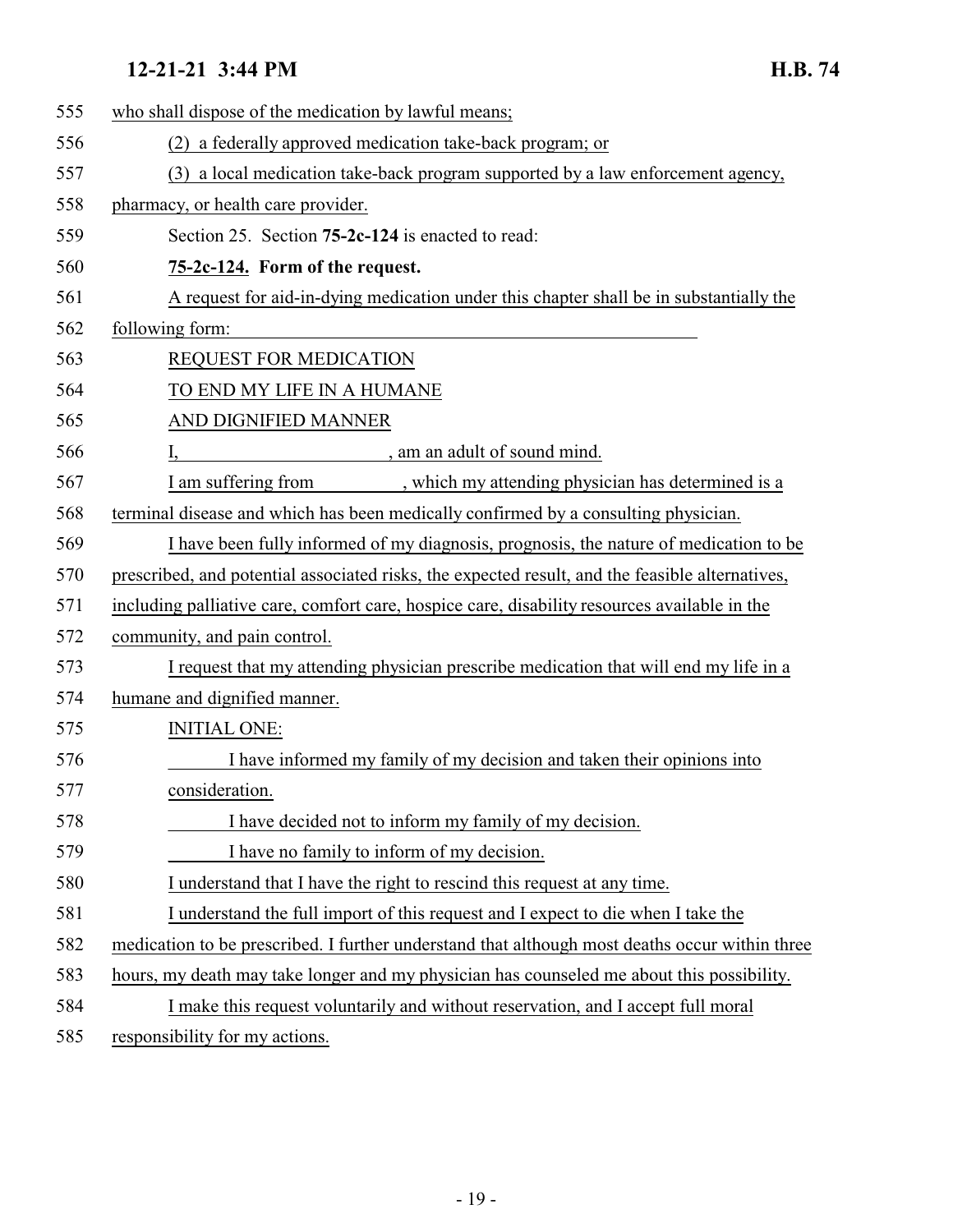<span id="page-19-1"></span><span id="page-19-0"></span>

| 586 | Signed:                                                                                          |
|-----|--------------------------------------------------------------------------------------------------|
| 587 | Dated:                                                                                           |
| 588 | DECLARATION OF WITNESSES                                                                         |
| 589 | We declare that the individual signing this request:                                             |
| 590 | (a) is personally known to us or has provided proof of identity;                                 |
| 591 | (b) signed this request in our presence;                                                         |
| 592 | (c) appears to be of sound mind and not under duress, fraud, or undue influence; and             |
| 593 | (d) is not a patient for whom either of us is the attending physician.                           |
| 594 | Witness 1/Date                                                                                   |
| 595 | Witness 2/Date                                                                                   |
| 596 | NOTE: At least one witness shall be an adult who is not a relative (by blood, marriage,          |
| 597 | or adoption) of the individual signing this request, is not entitled to any portion of the       |
| 598 | requestor's estate upon death, and does not own, operate, and is not employed at a health care   |
| 599 | facility where the requestor is a patient or resident.                                           |
| 600 | Section 26. Section <b>75-2c-125</b> is enacted to read:                                         |
| 601 | 75-2c-125. Severability.                                                                         |
| 602 | (1) If a final decision of a court of competent jurisdiction holds invalid any provision         |
| 603 | of this chapter or the application of any provision to any person or circumstance, the remaining |
| 604 | provisions of this chapter remain effective without the invalidated provision or application.    |
| 605 | (2) The provisions of this chapter are severable.                                                |
| 606 | Section 27. Section 76-5-205 is amended to read:                                                 |
| 607 | 76-5-205. Manslaughter.                                                                          |
| 608 | (1) As used in this section:                                                                     |
| 609 | (a) (i) "Aid" means the act of providing the physical means.                                     |
| 610 | (ii) "Aid" does not include the withholding or withdrawal of life sustaining treatment           |
| 611 | procedures to the extent allowed under Title 75, Chapter 2a, Advance Health Care Directive       |
| 612 | Act, or any other laws of this state.                                                            |
| 613 | (b) "Practitioner" means an individual currently licensed, registered, or otherwise              |
| 614 | authorized by law to administer, dispense, distribute, or prescribe medications or procedures in |
| 615 | the course of professional practice.                                                             |
| 616 | (c) "Provides" means to administer, prescribe, distribute, or dispense.                          |
|     |                                                                                                  |